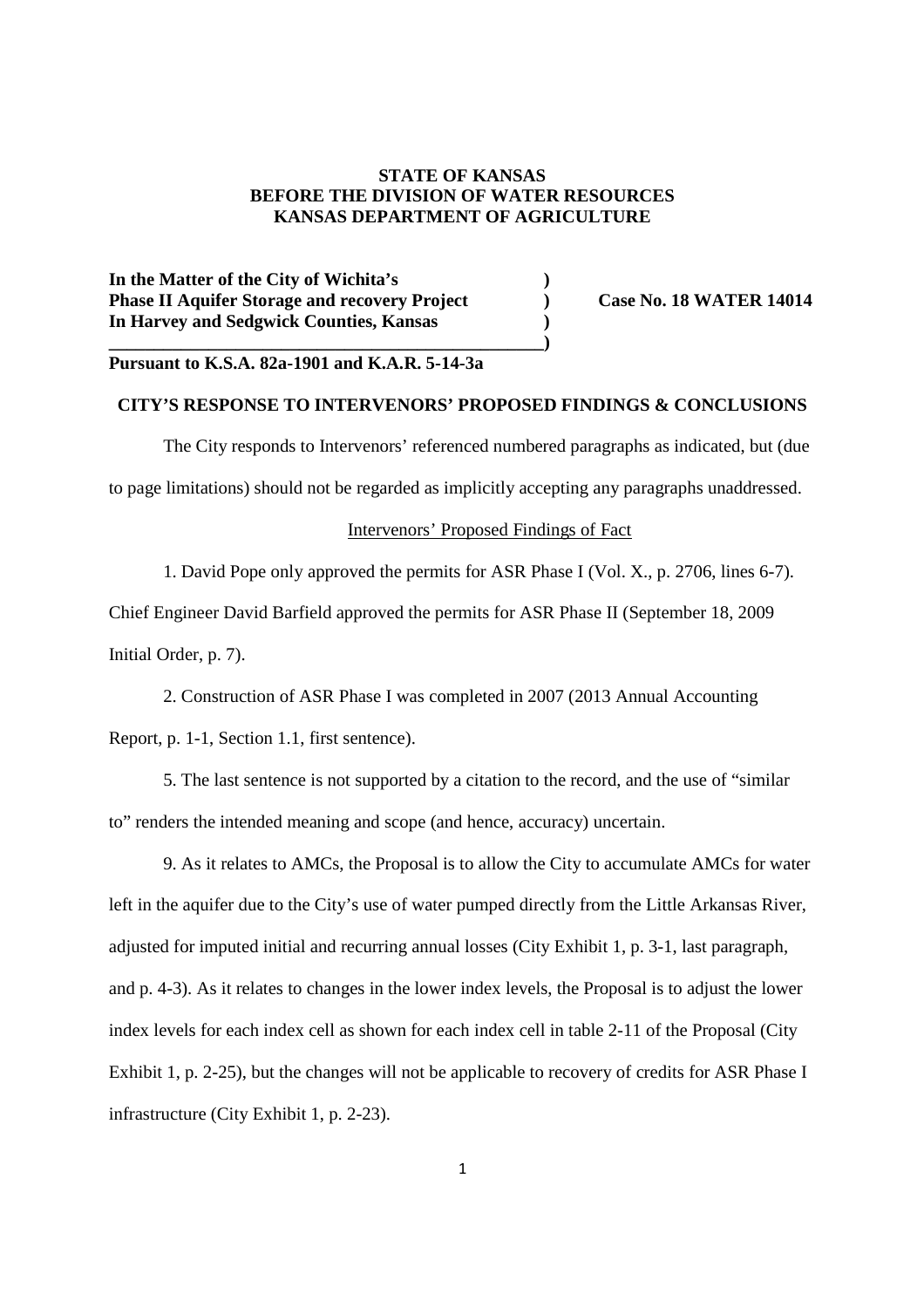12. Various of the Intervenors may be using water for irrigation and domestic purposes, but Intervenors have not been certified as class representatives, and so, do not represent in this proceeding any rights holders other than themselves. The Intervenors who testified did not have any wells in the part of the basin storage area where the Romero (Balleau Groundwater) graphic (District Exhibit 68, Figure 7) showed potential loss of capacity from drawdown to the proposed lower index levels (Intervenors' Exhibit 1; District Exhibit 68, Figure 7). Rather, Intervenors' Exhibit 1 shows the Carmichael well on the southern border on Index cell 32, the Carp well near the western edge of Index Cell 31, and the Basore wells in Index Cells 32 and 35 (Intervenors' Exhibit 1). These are all in the shallow zones where Balleau Groundwater projected 1 or 2 foot of additional drawdown from pumping to the proposed lower index levels (District Exhibit 68, Figure 6, Scenario C). The six domestic wells projected to have possible capacity issues from pumping to the lower levels are in Index Cells 10, 16, 20, 27 and 28 (District Exhibit 68, Figure 7). Mr. Basore's concern is not running out of water (Vol. XII, p. 3253, lines 2-3), and he is already impacted by chlorides regardless of the pumping scenario (Vol. XII., p. 3255, lines 8-9). Mr. Carmichael is on the cusp of being impacted by chlorides, and is projected to be impacted under existing pumping conditions (Vol. XIII., p 3364, lines 11-20; p. 3350, lines 19-20; District Exhibit 68, Figure 8). Mr. Carmichael has not looked at installing a reverse osmosis system for his domestic well, and so does not actually know if chloride impacts would render his domestic well unsustainable (Vol. XIII, p. 3342, line 23 through p. 3343, line 13).

13. The cited testimony reflects that two of the three (3) Intervenors who testified rely on their Equus Beds wells as their exclusive source of water, but does not establish whether "many" (or any) of the remaining Intervenors do (Vol. XII, p. 3237, lines 10-11; Vol. XIII, p. 3324, line 22). Mr. Carp's testimony was simply that he wouldn't say he has a backup plan if the aquifer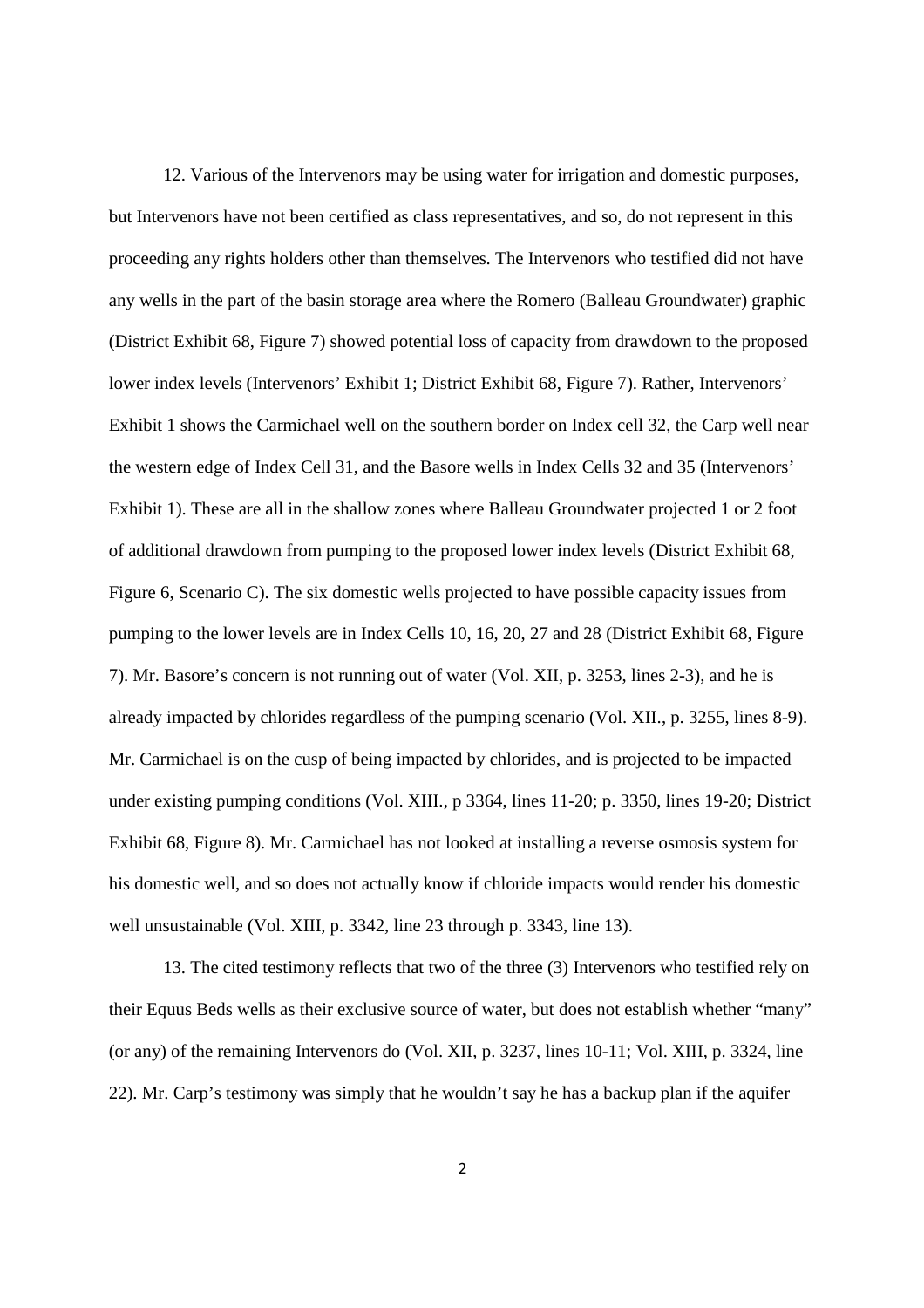became contaminated or unavailable (Vol. XIII, p. 3379, line 24). As to priority and safe yield, Mr. Basore's cited testimony shows that his specific permits predated the Proposal and were subject to safe yield analysis but he did not testify to the same regarding the permits of other Intervenors (Vol. XII, p. 3301-3302).

17. Mr. McCormick specifically testified that the AMC concept was not envisioned by the City as early as 2007, and that in 2007, when the system was first started, there was a big hole in the ground and plenty of space to put water and "we weren't expecting the substantial challenges that we have now with the higher water levels." (Vol. IV, p. 1120, lines 16-21).

18. The first sentence garbles the concept on the referenced page of the Proposal, which actually states, "The City is proposing that the water left in storage because of utilizing Little Arkansas River flows be considered a ASR Aquifer Maintenance Credit (AMC) with similar characteristics to the current ASR recharge credits." (City Exhibit 1, p. 3-5). The focus is on the water left in storage, not the water drawn from the river (Id.) and it is also clear that the credit would be accounted for with initial and recurring annual losses (City Exhibit 1, p. 4-3). The statement based on Mr. Letourneau's testimony that "The accumulation of AMCs is not limited by, or correlated to, the amount the City could have pumped from the aquifer but didn't" ignores the testimony of the witness just before the first cited passage, "Q: So what water does the City leave in the aquifer? A: It would be their native water right or any re – any accumulated recharge credit" (Vol. IV, p. 1828, lines 14-17). This reflects that the witness understands leaving rights unexercised is an element of the AMC, but has somehow been confused by the line of questioning (Id.). The testimony cited from Vol. VIII, p. 1984, lines 4-12 is simply a reflection that water taken from the river for direct use might or might not be an offset of water the City could have drawn from the aquifer (e.g., if the City has already drawn it native rights for the year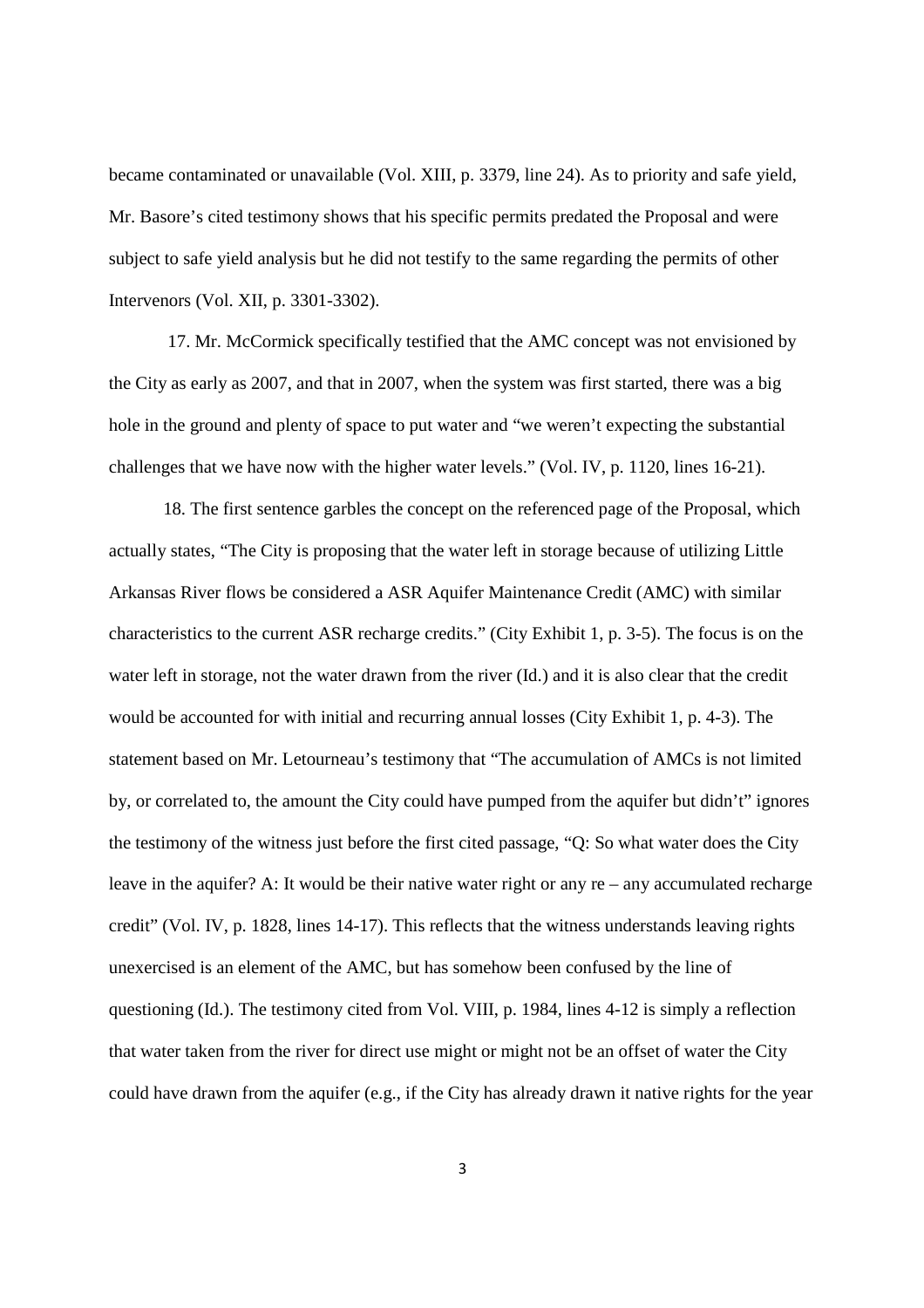and its available credits, direct use of water from the river could not then be an offset of rights to draw from the aquifer).

20. The statement concerning the definition of recharge in K.A.R. 5-1-1(lll) is not found in the referenced testimony or exhibit (Vol. VII, pp. 1915-1917, City Exhibit 1, p. 3-1). The witness's actual statement concerning recharge was that the *location* of the recharge is theoretical for AMCs, and further, the witness was simply reading from the Proposal as requested (Vol. VI, pp. 1443-1444). The characterization about converting Equus Beds water to recharge credits by agency action with an accounting methodology is also not what the witness said (Vol. VII, p. 1827, Lines 18-19).

22. The statement on AMC accumulation rate has been altered from the cited sources in that "based on" has been substituted for "dependent on" (KDA-DWR Summary at public meeting June 28, 2018, p. 2; District Exhibit 2, p. 5). The AMCs are "dependent on" the river water treated and sent to the City, but subject to an initial 5% loss, plus annual recurring losses, and only during times when physical recharge opportunities are limited by the water levels in the aquifer (District Exhibit 2, p. 5). The 18,000 AF limit referenced by Intervenors differs from the 19,000 AF figure referenced at times by the City because Mr. Boese, in the testimony Intervenors cite in the FN 1, added the withdrawal limitations of ASR Phase II permits only (Vol. VIII, p. 2266, lines 13-15 and 22-23). The City would be open to an appropriately crafted permit restriction limiting use of credits to defined drought conditions (Vol. II, p. 310 line 20, through p. 311, line 14).

25. Intervenors' citation of K.A.R. 5-12-1 is inapposite. It deals with storing source water diverted under a permit for artificial recharge. It does not say that an operator cannot store water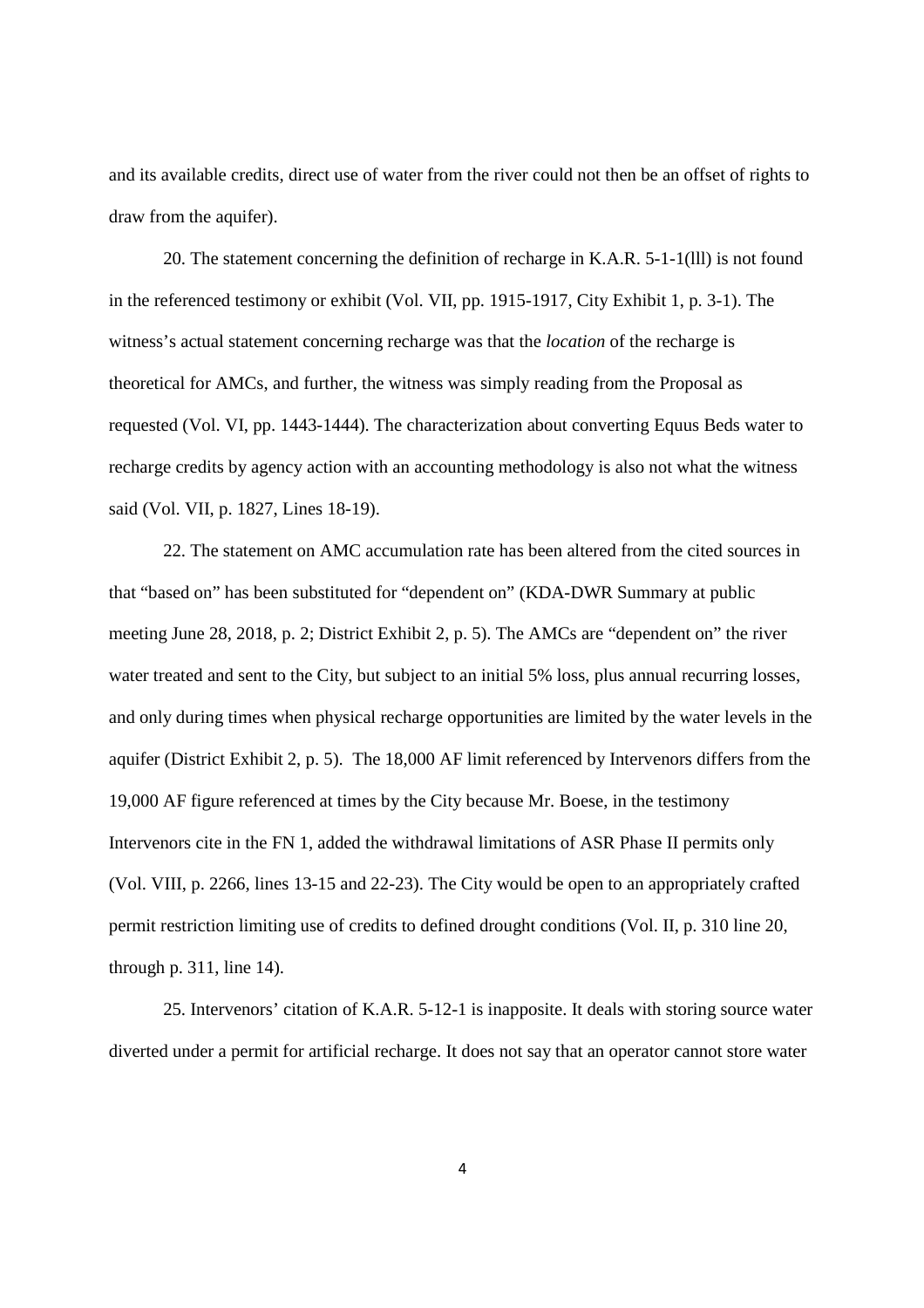that is not source water by diverting source water for municipal use and leaving native rights unexercised (K.A.R. 5-12-1).

29. The statement is overgeneralized to the extent of being inaccurate, as the referenced testimony was specific to the use of "passive recharge credit" in the ASR Phase I permit (Vol. VII, p. 1631, lines 10-19). From other testimony of this witness it is clear that he does not view AMCs as passive recharge credits (Vol. VII, p. 1895, lines 9-11).

38. The criticism of DWR for not testing the City's modeling is irrelevant, given the findings of Balleau Groundwater that differences between their model simulations and the City's were not enough to affect their overall conclusions (District Exhibit 68, p. 2 of 16, lines 54-58).

40. AMCs represent water that is left in storage, but the witness did not say it was water left in storage simply because it was not pumped (Vol. VI, p. 1515, lines 6-8). Under the conditions of the City's Proposal, AMCs are not generated simply because water is not pumped, but require that the water has been left in storage due to the use of source water diverted from the river that could not be physically recharged due to high aquifer levels (Proposal, City Exhibit 1, p. 1-2, last paragraph).

41. AMCs allow the City to obtain the same credits it could obtain under its existing permits, but without pumping a hole in the aquifer to create capacity for physical recharge (Vol. V, p. 1288, line 12 through p. 1289, line 2).

43. For the reasons noted in response to Paragraph 41, AMCs in fact cannot have the effect contended.

44. This is also a partial and inaccurate statement of the basis for AMCs, because the credits are not based simply on not pumping when recharge is impossible, but on the point that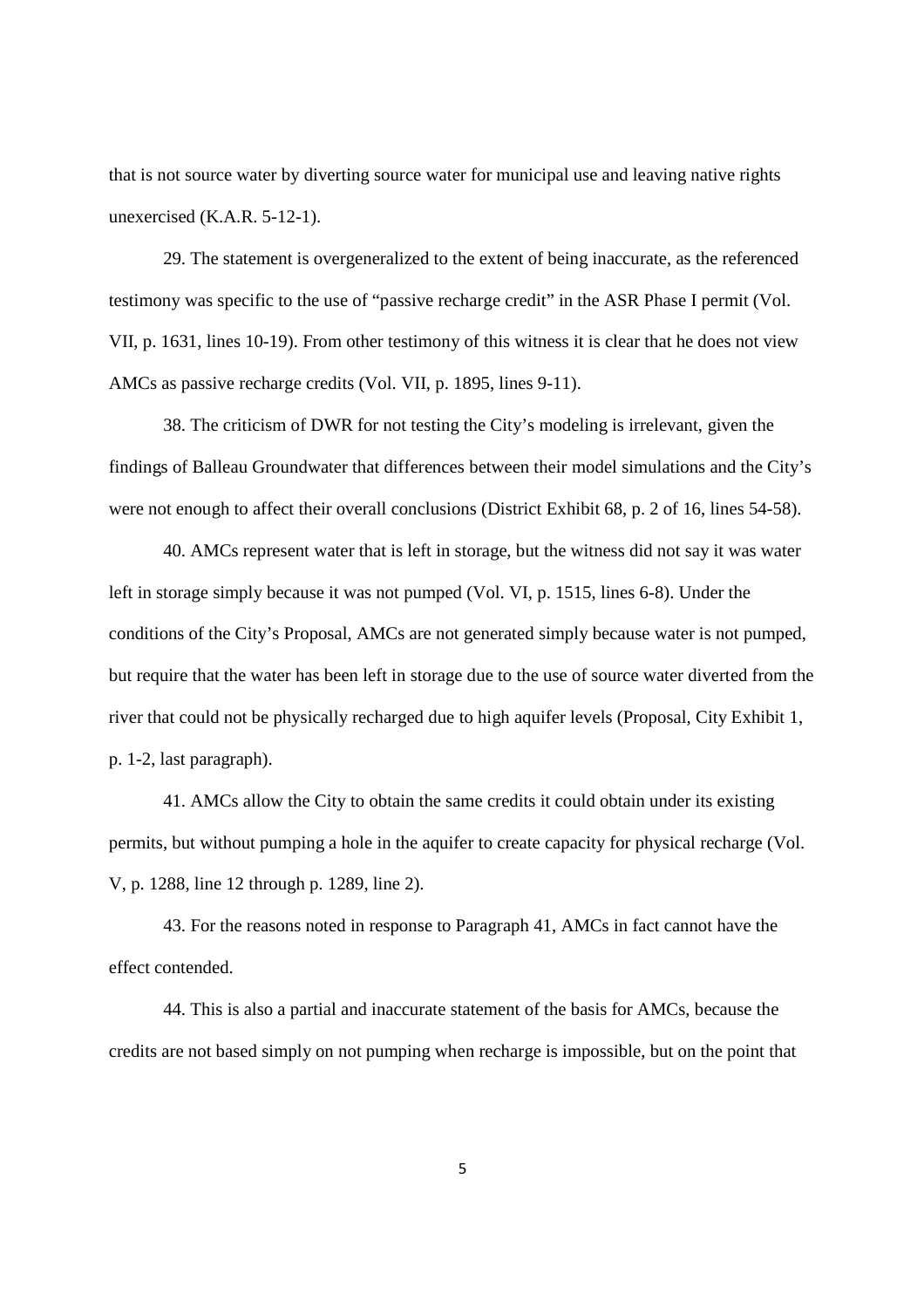water has been left in storage due to the use of source water diverted from the river (Proposal, City Exhibit 1, p. 1-2, last paragraph).

45. The paragraph does not show that any of the irrigators referred to would have the ability to gain credits for recharge if they pumped the unused water and then replaced it. Accordingly, it is an apples-to-oranges comparison.

46 through 48. Yet, during the two-year drought of 2011-2012, water rights holders other than the City were increasing their usage because of the climate conditions (Vol. I, p. 173, lines 3-7). In fact, groundwater use for irrigation in drought years 2011 through 2013 appears slightly higher than other historical peak years shown in the USGS graph in Figure 12 of the Proposal (Vol. 1, p. 147, lines 7-11; Proposal, City Exhibit 1, p. 3-3, Figure 12). Irrigation use trended above 1993 use for most of the 1993 to 2016 period (Vol. 1, p. 147, lines 1-6; Proposal, City Exhibit 1, p. 3-3, Figure 12). The City's total use of water for public supply in the years since 1992 has not demonstrated an increase from 1992 quantities (Vol. 1, p. 147, lines 12-16; Proposal, City Exhibit 1, p. 3-3, Figure 12).

52 and 53. The Proposal speaks of the AMCs as credits for the water left in storage as a result of using water diverted from the Little Arkansas River (City Exhibit 1, p. 3-5). DWR has also understood that leaving in storage water that could have been pumped as native rights or existing credits is an element of AMCs (Vol. IV, p. 1828, lines 14-17). This notion is inherent in the intent of the Proposal, the very purpose of which is to allow the City to obtain the same credits it could obtain under its existing permits, but without pumping a hole in the aquifer to create capacity for physical recharge (Vol. V, p. 1288, line 12 through p. 1289, line 2). If Intervenors are concerned by the absence of a specific written condition that an equivalent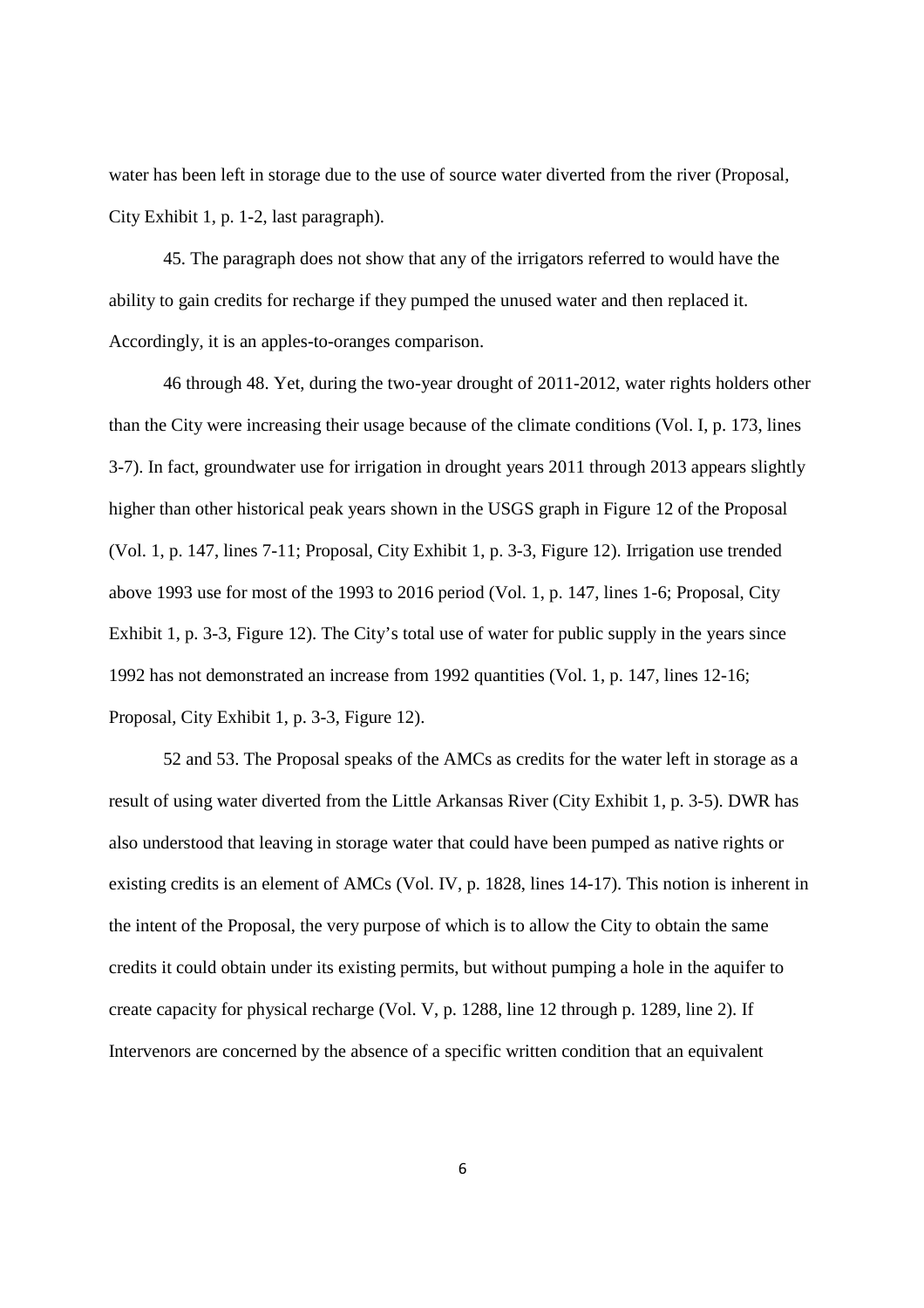quantity of rights be unexercised in the year of AMC creation, that could certainly be addressed in the permit conditions.

54. The AMC concept does not increase consumptive use, because it simply allows the City to obtain the same credits it could obtain under its existing permits, but without pumping a hole in the aquifer to create capacity for physical recharge (Vol. V, p. 1288, line 12 through p. 1289, line 2).

55. No, the City could not accumulate AMCs at a much faster rate, because the rate of accrual of all recharge credits could not exceed the constructed physical diversion capacity of the ASR system including direct surface water diversions and future bank storage wells, and would be limited to the rate and quantity authorized by Water Right No. 46627 (Proposal, City Exhibit 1, p. 3-6, Section 3.4, proposed condition 2). AMCs simply allow the City to obtain the same credits it could obtain under its existing permits, but without pumping a hole in the aquifer to create capacity for physical recharge (Vol. V, p. 1288, line 12 through p. 1289, line 2). Mr. Boese may have meant that the City could begin to accrue AMCs *sooner*, which would be true in the sense that water levels would not need to be reduced to 1998 levels to accrue AMCs, but the referenced testimony does not explain how anyone would be prejudiced by accruing credits sooner while leaving the water levels unreduced.

57. Physical recharge has been difficult because of the high water levels in the aquifer (Vol. I, p. 151, line 19 through p. 152, line 8; Vol. 1, p. 242, lines 15-23). By comparing ASR plant capacity with simulated transient water levels modeled by the USGS, the City determined that creating potential for efficient physical recharge at the ASR plant capacity rate of 30 MGD would require reduction of water levels in the aquifer to 1998 levels (Proposal, City Exhibit 1, p. 2-11, Section 2.4.2; Vol. I, p. 159, lines 14-20). The point of the AMCs is to allow the City to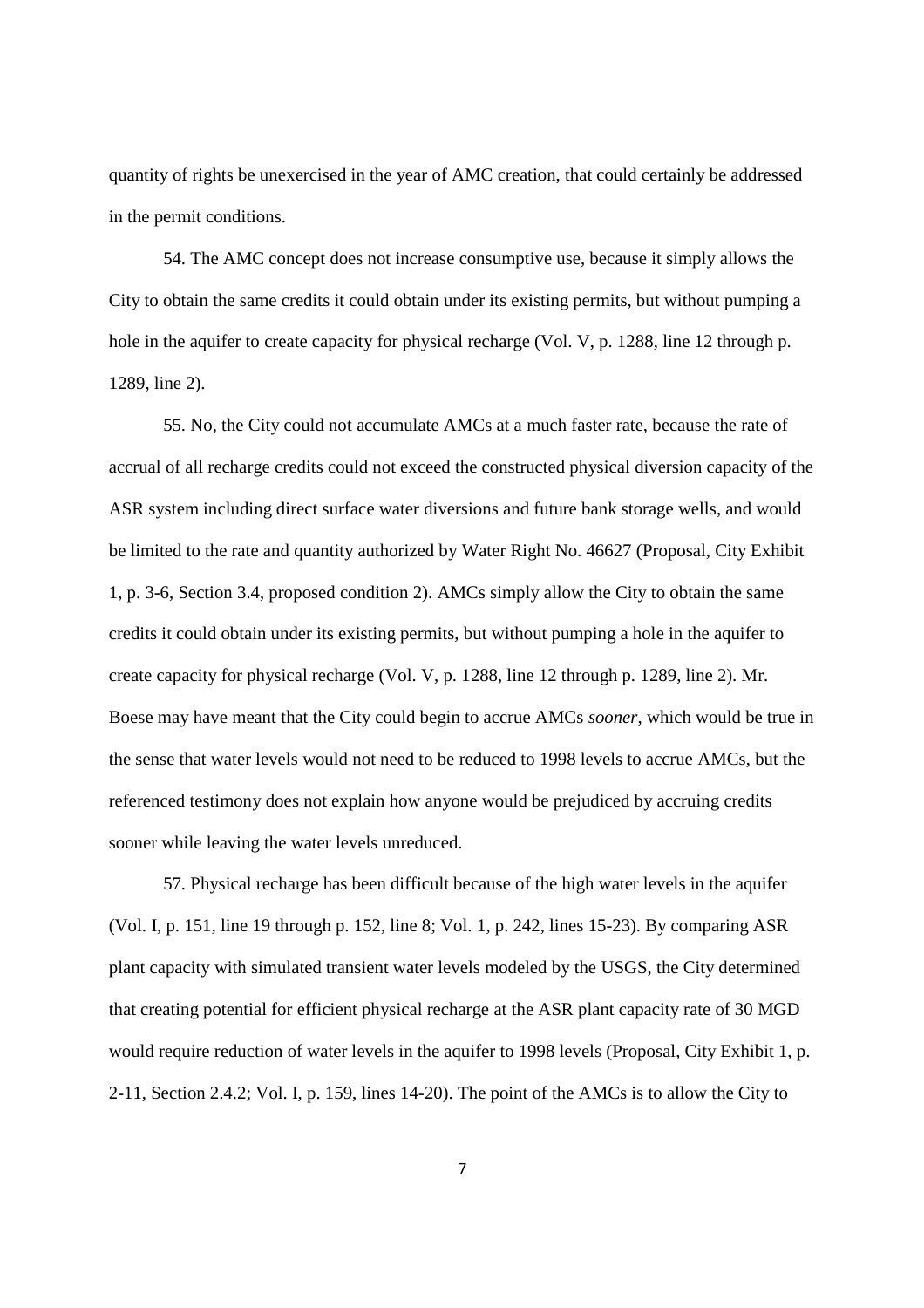obtain the same credits it could obtain under its existing permits, but without pumping a hole in the aquifer to create capacity for physical recharge (Vol. V, p. 1288, line 12 through p. 1289, line 2).

58. These factors will also limit accrual of AMCs, as the rate of accrual of all recharge credits could not exceed the constructed physical diversion capacity of the ASR system including direct surface water diversions and future bank storage wells, and would be limited to the rate and quantity authorized by Water Right No. 46627 (Proposal, City Exhibit 1, p. 3-6, Section 3.4, proposed condition 2). The point of the AMCs is to allow the City to obtain the same credits it could obtain under its existing permits, but without pumping a hole in the aquifer to create capacity for physical recharge (Vol. V, p. 1288, line 12 through p. 1289, line 2).

60. There is no cap on the quantity of credits that can be accumulated under the existing permits (Vol. 1, p. 158, lines 18-22).

64. The paragraph does not identify any surface water rights claimed by Intervenors. The City does not propose to withdraw 120,000 acre feet of recharge credits at the rate of 19,000 AF per year (Proposal, City Exhibit 1, p. 2-10, Table 2-5, with correction to 5th year credits noted in testimony at Vol. III, p. 715, lines 1-18). Also, the testimony Intervenors rely on does not differentiate between physical recharge credits and AMCs (Vol. VII, p. 1700, lines 13-23), so if withdrawal of credits at 19,000 AF per year is a problem, it is not an issue with the Proposal, but an issue already inherent in the existing permits. The existing permits do not have a 120,000 AF cap on accrual of credits (Vol. I, p. 158, lines 18-22).

66. Per this argument about all water being dedicated, every new domestic well would be impairing somebody's existing water right, yet the statutes allow new domestic wells to be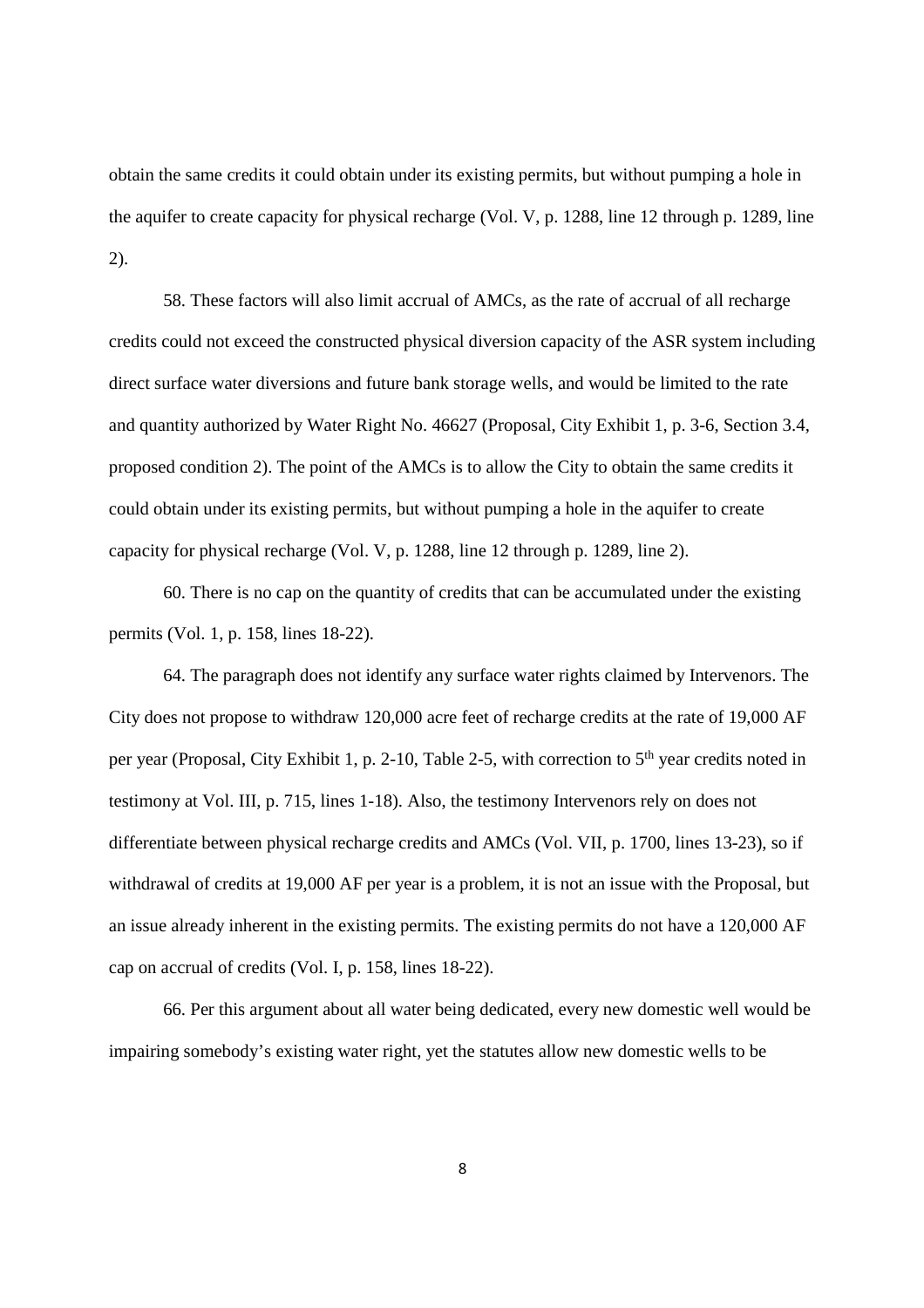installed without the approval of the chief engineer, signifying that Intervenors' understanding is flawed (See, K.S.A. 82a-705).

68. The referenced testimony is missing any citation to the Kansas Water Appropriations Act that differentiates between physical credits and AMCs. As Joe Pajor pointed out, the argument that AMCs cannot be allowed because all water in the aquifer is appropriated is flawed, in that such a precept would apply to physical recharge credits and AMCs alike (Vol. II, p. 334, lines 12-21). Mr. Pajor also pointed out (consistent with the notion of an "overappropriated aquifer") that the state, by its own decision and policy, has created rights to remove more water than the aquifer has available (Vol. II, p. 333, lines 2-9). Finally, the testimony referenced in Intervenors' paragraph 68 misses the point that direct use of source water from the river in lieu of water from the aquifer is a use of additional supply (Vol. IV, p. 1062, lines 16- 25).

69. through 76. Under the proposal, the rate of accrual of all recharge credits could not exceed the constructed physical diversion capacity of the ASR system including direct surface water diversions and future bank storage wells, and will be limited to the rate and quantity authorized by Water Right No. 46627 (Proposal, City Exhibit 1, p. 3-6, Section 3.4, proposed condition 2). AMCs only allow the City to obtain the same credits it could obtain under its existing permits, but without pumping a hole in the aquifer to create capacity for physical recharge (Vol. V, p. 1288, line 12 through p. 1289, line 2). Accordingly, any potential for the Intervenors' speculative harms tied to quantity of withdrawal and water quality issues already exists with the credits allowed under the existing permits.

77. through 84. An AMC cannot have any greater impact on safe yield than a physical recharge credit generated by withdrawing water and then replacing that water (Vol. VII, p.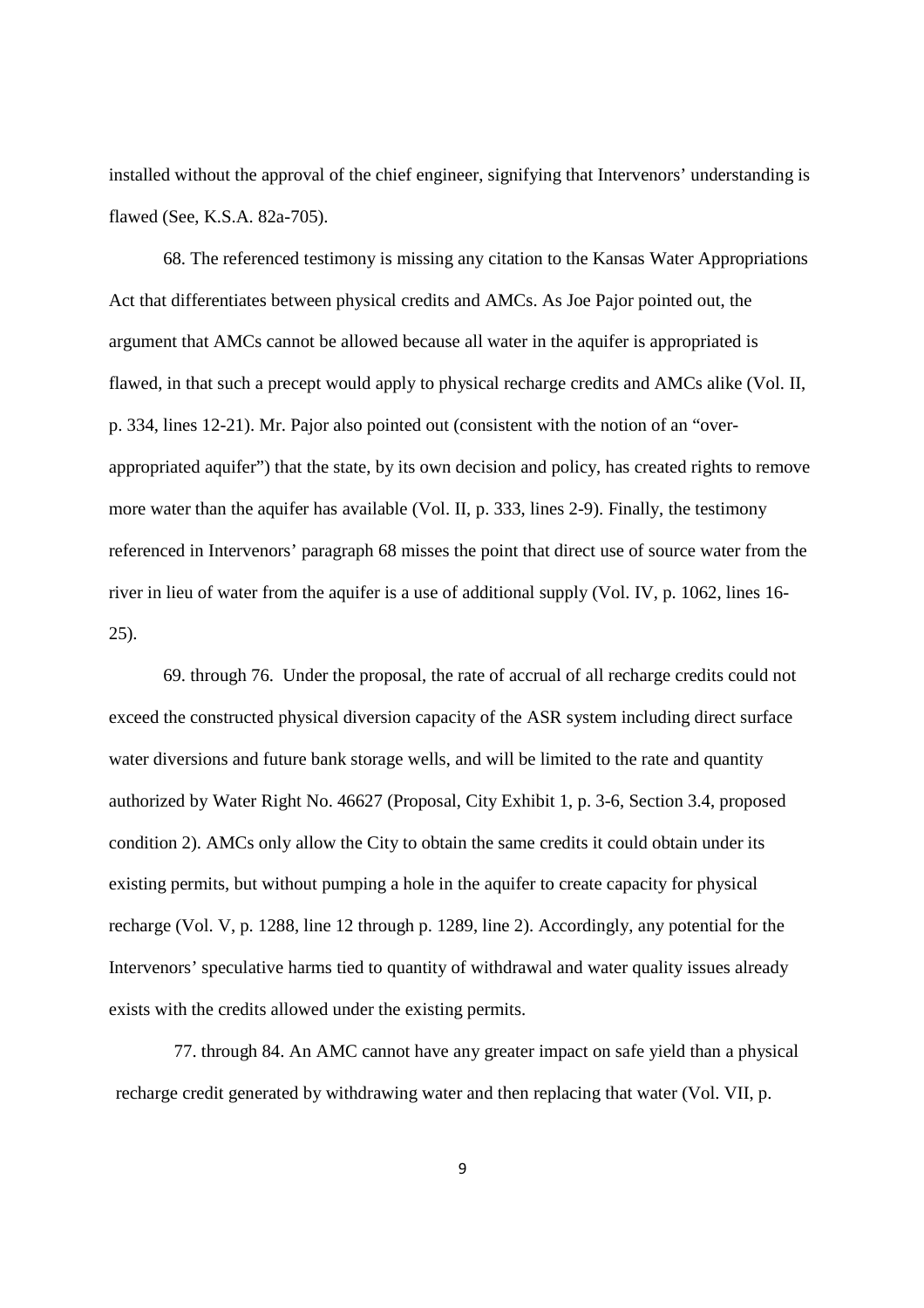1875, line 7 through p. 1876, line 1).

85. through 98. Although Mr. Pope approved the ASR Phase I permits, it was David Barfield who approved the Phase II permits (Vol. X., p. 2706, lines 6-7; September 18, 2009 Initial Order, p. 7). As Intervenors admit in their proposed findings paragraph 88, the Phase I findings conceived of "passive recharge" as meaning simply "water the City could legally have pumped, but did not pump" (Intervenors' proposed finding ¶ 88). But AMCs require much more than simply not pumping a portion of existing rights, because they require that source water was available from the Little Arkansas River, that it actually was diverted at the permitted point of diversion, and that it was treated at the ASR treatment facility so that it could be injected if there was space in the aquifer (Vol. V, p. 1288, lines 1-11). By those steps, the City has to physically prove that it had treated source water ready for injection to generate physical recharge credits had there been space to inject it. Intervenors' characterization of the basis of the credit as "not pumping a water right" (Intervenors' proposed finding ¶ 95) is mistaken. Because of the distinction between what AMCs are and what the prohibition of "passive recharge credits" was meant to preclude, Mr. Barfield, who approved the ASR Phase II permits, concluded that AMCs are not "passive recharge credits" (DWR Exhibit 4, September 18, 2017 letter of David Barfield, p. 1, paragraph 2).

99. through 106. From the parties' submissions, it is evident that Intervenors take one interpretation of applicable statutes and regulations, while the City and DWR take another, and these have been developed adequately in the parties' initial submissions.

Statutes and regulations, of course, exist as real world expressions of public policy, and should be interpreted to reach sensible results in furtherance of that policy. In the area of statutory interpretation (but rationally applicable to construing regulations as well), our courts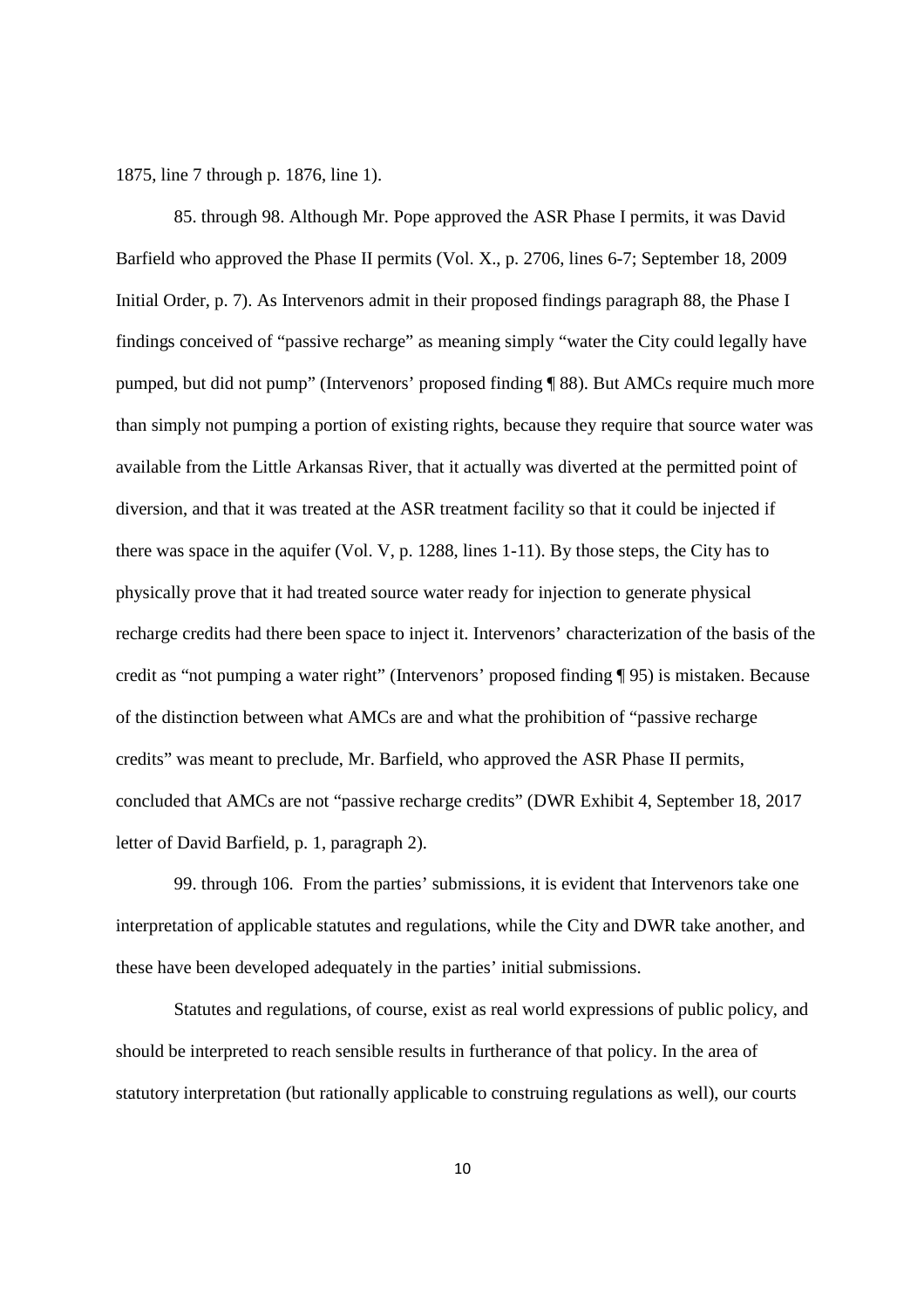have held that, if particular language is open to more than one reasonable interpretation a court may consider the overall statutory purpose and favor a reading that comes to a consistent, harmonious, and sensible result effectuating that purpose. Judicial interpretation should avoid adding something to the statutory language or negating something already there. A court, of course, may also deploy those analytical tools to debunk a suggested interpretation of a statute as improbable, particularly when the suggestion would undermine a legislative purpose. The court should construe the statute to avoid unreasonable or absurd results. *Travelers Casualty Insurance v. Karns*, 56 Kan.App. 3d 388, 393, 431 P.3d 301 (2018).

In the present case, the AMCs are only designed to allow the City to obtain the same credits it could obtain under its existing permits, but without pumping a hole in the aquifer to create capacity for physical recharge (Vol. V, p. 1288, line 12 through p. 1289, line 2). This cannot generate any adverse consequences that would not already be associated with drawing the aquifer down to 1998 levels and accumulating the credits as physical recharge credits. It would avoid the adverse consequences of drawing the aquifer down to 1998 levels for a period of years. Accordingly, DWR's construction of applicable statutes and regulations to allow the permit changes requested for AMCs is a more sensible construction, and is also more in keeping with the public interest and the core purposes of the KWAA.

107. to 119. Intervenors' proposed finding paragraphs 107 and 108 actually conflict with one another as to the nature of AMCs as a change in accounting methodology. As to the remainder of the paragraphs, the City has shown that, at 2006 water levels, the simplified accounting method would produce nearly the same results as the existing accounting method for physical recharge credits (Proposal, City Exhibit 1, p. 4-6, Figure 16), while for later years, when aquifer levels were higher than 2006, the proposed method mirrors the current accounting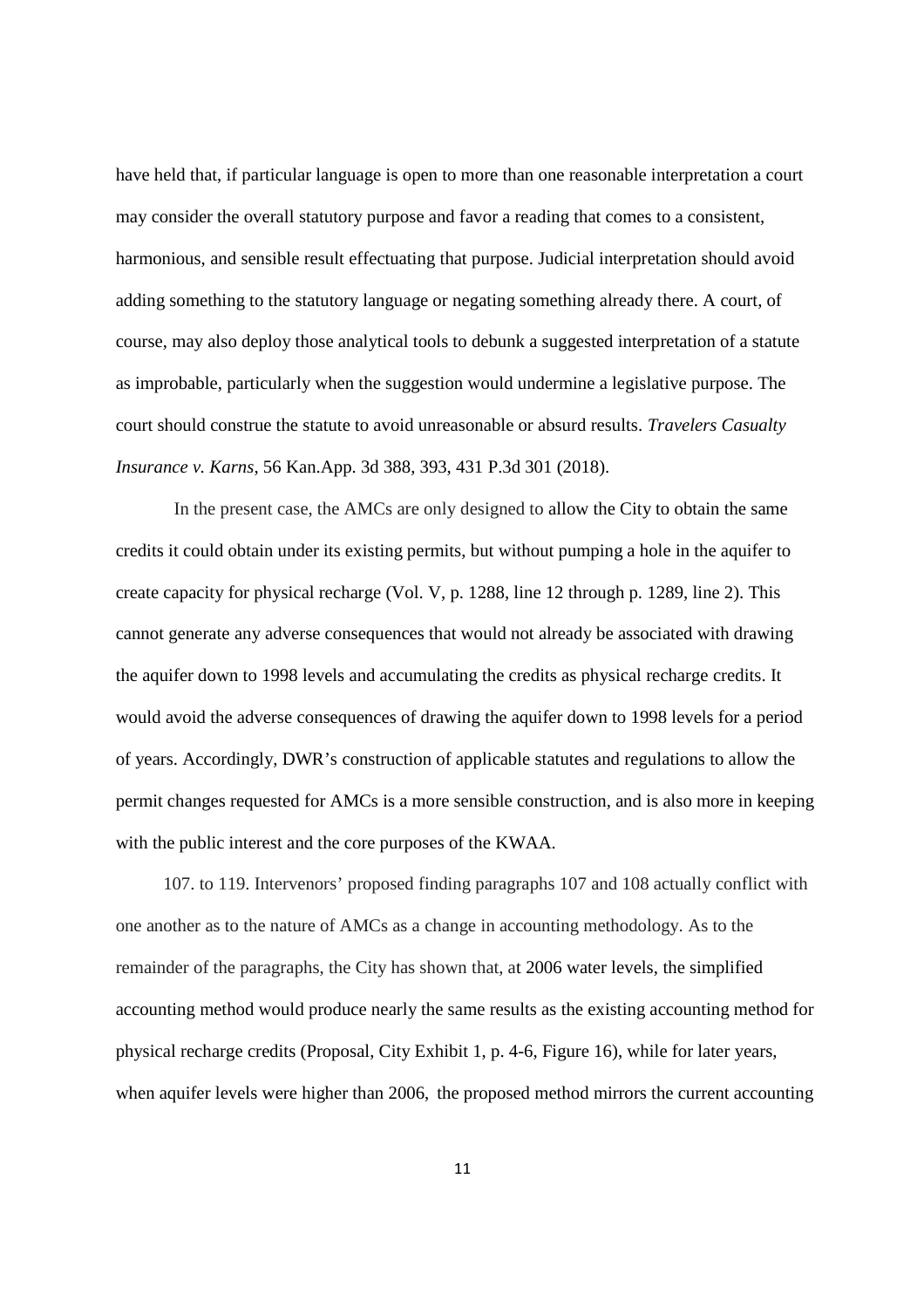system results, but with a variance that increases as water levels in the aquifer increase (Proposal, City Exhibit 1, p. 4-3, and p. 4-6, Figure 16; Vol. IV, p. 1095, lines 9-14, p. 1096, lines 22-25). The conservative percentage losses Intervenors complain of are based on the retention that would occur if the aquifer were pumped down to allow 30 MGD in physical recharge, and was intentionally designed to avoid a penalty in the form of the higher leakage that occurs when the aquifer is kept full (i.e., to avoid the need to pull the aquifer down to lower levels to achieve a higher physical retention rate)(Vol. V, p. 1186, line 15, through p. 1187, line 11; p. 1205, line 19 through p. 1206, line 5).

123. It does not follow that the public interest would not be protected with lower levels, or that the index levels cannot be adjusted. If credits exist to be taken, that in and of itself would be an indication the City has caused the related quantities of water to be present (under the current permit, it would have to be water the City physically injected).

125. and 126. Again, the conclusion that the 1993 levels protect against impairment does not mean that lower levels would cause impairment. However, the evidence cited by Intervenors does further support the conclusion that if adjusted lower index levels are not approved, the AMCs, standing alone, will not cause impairment (Intervenors' proposed finding ¶¶ 125 and 126 and supporting references therein).

128. The testimony reflects Burns & McDonnell's concerns with the adequacy of the lower index levels would have been after the Phase II permitting (Vol. V, p. 1196, line 24 through p. 1197, line 4). Mr. Pajor indicated in his testimony that the City's concern with drought response planning issues and potential for stranded credits arose as a result of experience with the 2011-2012 drought (Vol. I, p. 173, line 3, through p. 175, line 4).

131. As the City noted in its own Proposed Findings and Conclusions, the fact that the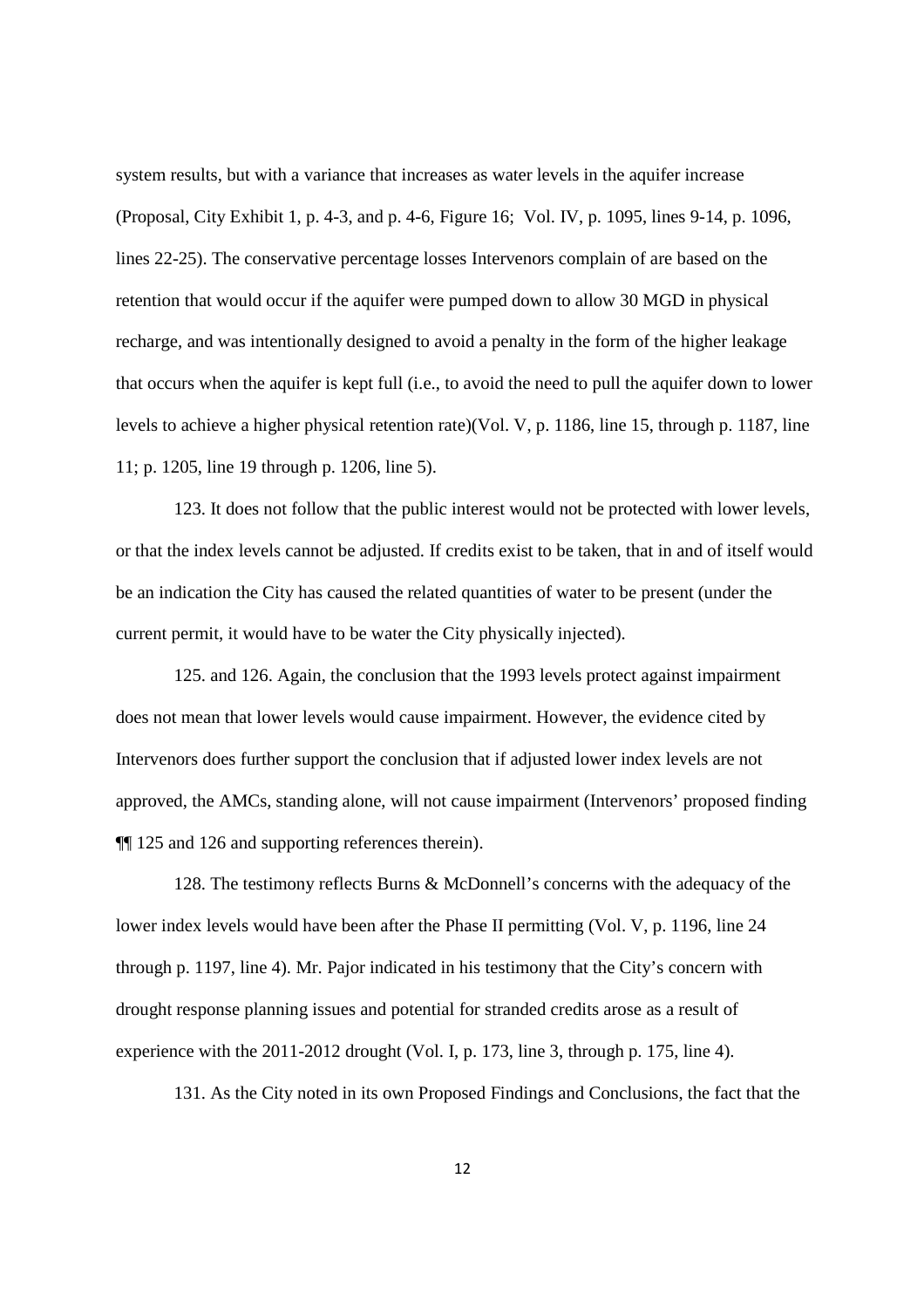contingencies were added beyond projected needs suggests that actual withdrawals under the Proposal would be less than the withdrawals modeled by Balleau Groundwater (which assumed pumping to the limits of permit conditions). Part of the need for any contingency arises from recent changes like multi-year flex accounts that may influence how agricultural use occurs in future periods (Vol. IV, p. 866, line 20, through p. 867, line 12).

135. The first sentence is in error in that it refers to the City's modeling results when Mr. Romero was obviously discussing Balleau Groundwater's modeling results and report (Vol. IX, p. 2496, line 8-25). Instead of modeling the withdrawals projected as needed to meet demand on the City's Table 2-5, Balleau modeled the City pumping its full 40,000 AF rights for all eight years of the modeled period (Vol. IX, p. 2496, lines 13-16). Their simulation was not designed to show impacts of the projected City drought response, but to evaluate the impacts of pumping all the way to the proposed new lower index levels (District Exhibit 68, p. 4 of 16, lines 98-100 and 106-107).

136. The characterization of credits reachable due to the proposed adjusted limits as a "new appropriation" is Mr. Romero's lay opinion (Vol. IX, p. 2577, lines 1-12). The credits can only be drawn if they exist, and in such an event, they have either been physically injected (true for all credits under the current permit conditions) or created under the AMC accounting method (if approved) by direct use of water that could not be injected due to lack of space in the aquifer.

137. Recharge credits are not subject to safe yield analysis, and if AMCs are allowed as recharge credits, they will not be subject to safe yield analysis (Vol. VI, p. 1500, lines 8-12; p. 1510, lines 19-25). An AMC cannot have any greater impact on safe yield than a physical recharge credit generated by withdrawing water and then replacing that water (Vol. VII, p.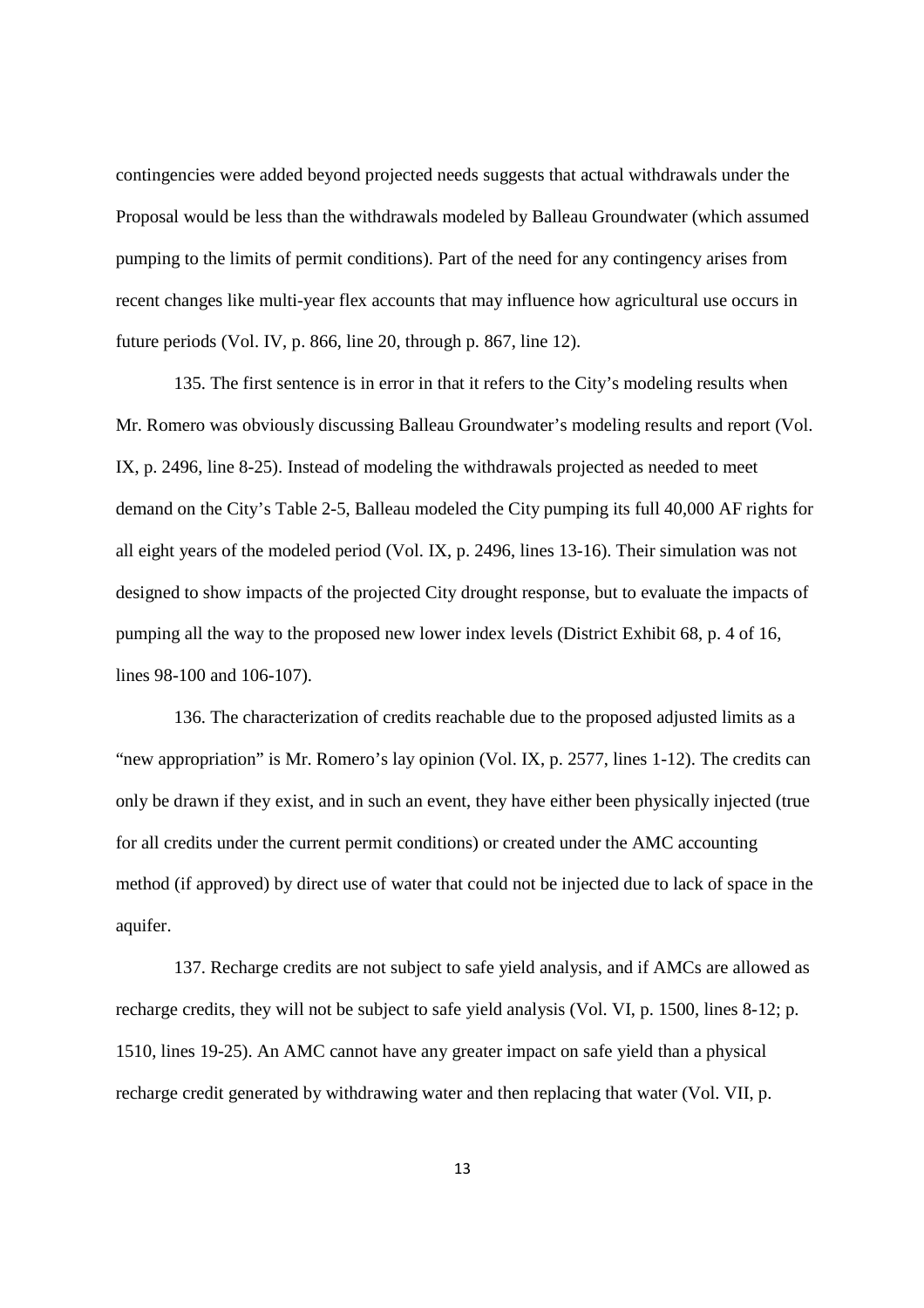1875, line 7 through p. 1876, line 1).

141. Mr. Boese failed to identify what he would propose in place of "such a large contingency."

143. This is an additional indication that the City's actual use of water under the Proposal (if approved) will not be as modeled in Balleau Groundwater's worst-case scenario (Intervenors' proposed finding ¶ 143 and references cited therein).

147. Intervenors provide no authority for the premise that KDHE approval is required for the Proposal (Intervenors' proposed finding ¶ 147).

148. The referenced testimony does not support the assertion. One witness testified he did not personally do research on whether the Proposal would be "good for the aquifer" or on water quality or minimum desirable streamflow, and the other testified that he did not personally do modeling on water quality (Vol. III, pp 595, line 24 to 596 line 11; Vol. IV, P. 1109, lines 5-12).

149. through 163. As covered in the City's Proposed Findings and Conclusions, the Intervenors with chloride issues appear to have them already, and they have failed to show how AMCs can possibly pose any chloride impact compared to the existing physical credits, and have also generally failed to consider that the impact of reducing the lower index levels would likely be a lesser concern for chloride migration than lowering water levels to facilitate physical recharge for a long period of years.

164. Intervenors have failed to identify which (if any) of them claim water rights in the two rivers referred to (Intervenors' proposed finding ¶ 164).

169. This 2011-2012 impact on minimum desirable streamflow coincided with a spike in consumption by irrigators (Vol. I. p. 147, lines 7-11).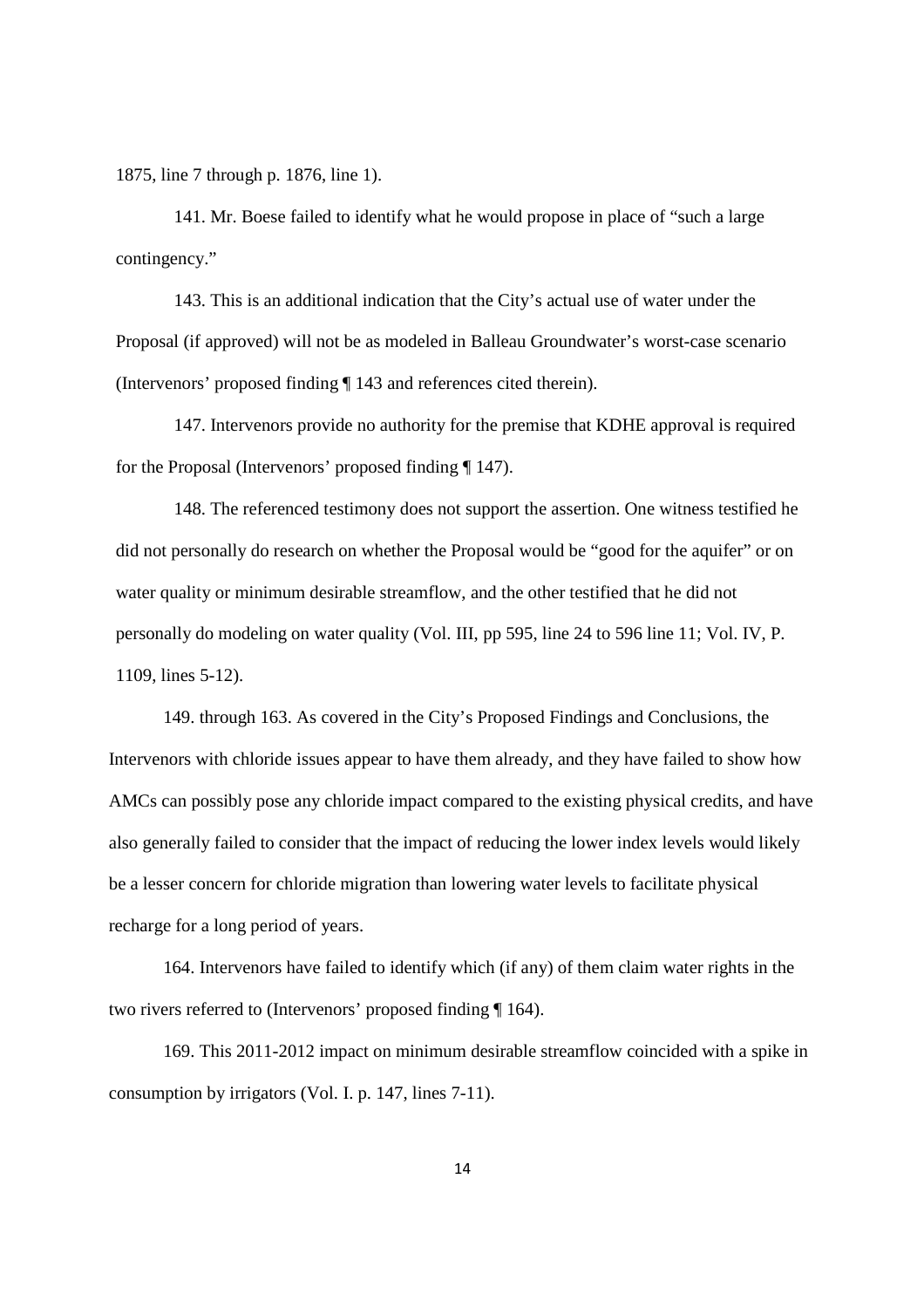170. to 177. All of this comes down to trying to elevate an infrequent potential impact in protracted drought conditions over the favorable impact in usual and normal conditions, where the higher aquifer levels will benefit minimum desirable streamflow, and DWR clearly did consider the issue and took a contrary approach (Vol. VII, p. 1675, line 20 through p. 1676, line 2).

182. What is not contained in this paragraph is any claim that any of the letters seeking well spacing waivers were addressed to, or relied upon, by any of the Intervenors. This is because they were not (District Exhibit 57). The people who received the letters and consented to the waivers, rather than the Intervenors or the District, would be the ones to raise an issue if they thought there was one.

184. The District is not the authority that grants spacing waivers, as that is within the purview of the chief engineer (Vol. VII, p. 1840, line 15, through p. 1842, line 2). The proposed permit conditions would protect domestic well owners, including the well owners who signed spacing waivers, from issues with quality or quantity of water, such that DWR believes any vestigial requirement for waivers (if such exists) should be approved (Vol. VII, p.1842, line 3, through p. 1843, line 4).

190. Of these 35 wells, Intervenors' fail to mention that 29 of them would be impacted by the City's use of its 40,000 acre feet of native rights, without any pumping of credits (District Exhibit 68, p. 12 of 16, lines 351-353). The remaining six wells identified by Balleau Groundwater as potentially impacted would only be impacted if the City pumped credits to reach the proposed new lower index levels (District Exhibit 68, p. 12 of 16, lines 353-354). All six are domestic wells (Exhibit 68, Figure 7). It appears that five of the six (all except the well in index cell 20) are within 660 feet of City wells (Exhibit 68, Figure 7), and so would be protected by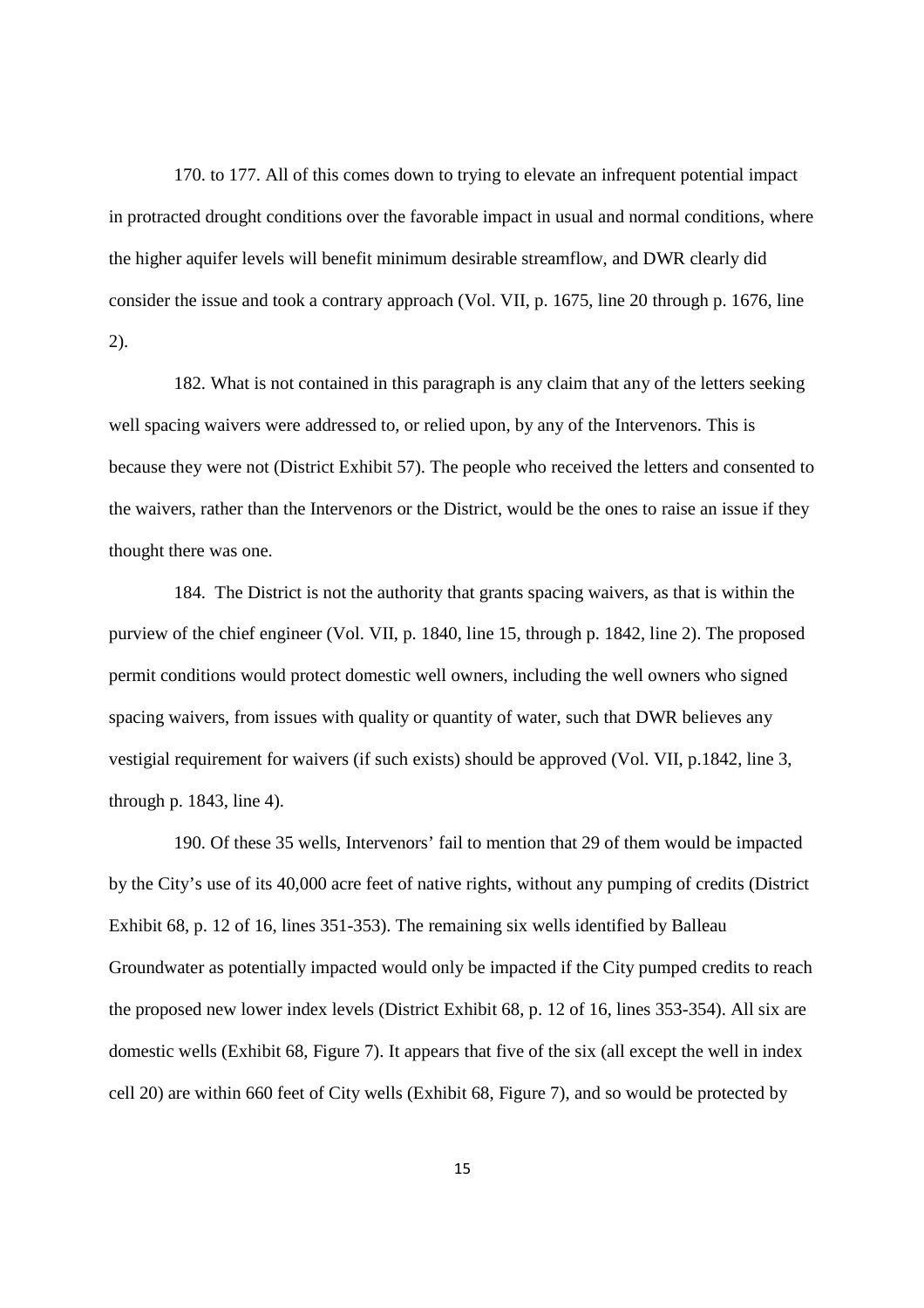proposed permit conditions. Intervenors do not assert that any of the six wells are owned by Intervenors (Intervenors' proposed finding ¶ 190).

191. The impacts are not impacts of the City's "proposed withdrawals," but of Balleau Groundwater's substantially greater modeled withdrawals (Vol. IX, p. 2496, lines 13-16). Also, Mr. Romero testified that *some* wells projected to lose their water columns in Balleau's modeling were more than 660 feet from City wells (Vol. X, p. 2545, lines 17-20). It appears this is true of only one of the six domestic wells that might be impacted by the Proposal (District Exhibit 68, Figure 7). Intervenors do not indicate whether that well or any of the six are wells owned by Intervenors (Intervenors' proposed finding ¶ 191).

193. It is unclear what regulations are included in the reference to "some regulations," but the actual testimony, referring to familiarity with "similar types of regulations" suggests these are not Kansas regulations (Vol. X, p. 2610, lines 16-21).

194. This opinion amounts to an opinion that the six domestic wells may be impaired by actually pumping all the way down to the proposed lower index levels "if impairment is defined in the sense of wells losing their water columns" (Intervenors' proposed finding ¶ 194 and references cited therein). K.S.A. 82a-711(c) and K.A.R. 5-4-1 reflect that "impairment" is not so defined.

195. and 196. These assertions are contradicted by numerous permissible changes testified to by Tim Boese, as detailed in the City's Proposed Findings and Conclusions, and in Intervenors' own proposed finding paragraph 203.

197. through 203. The City is not asking for an increased appropriation or increase in consumptive use, and the remainder of the assertions in these paragraphs have been adequately addressed in the prior submissions of the City and DWR.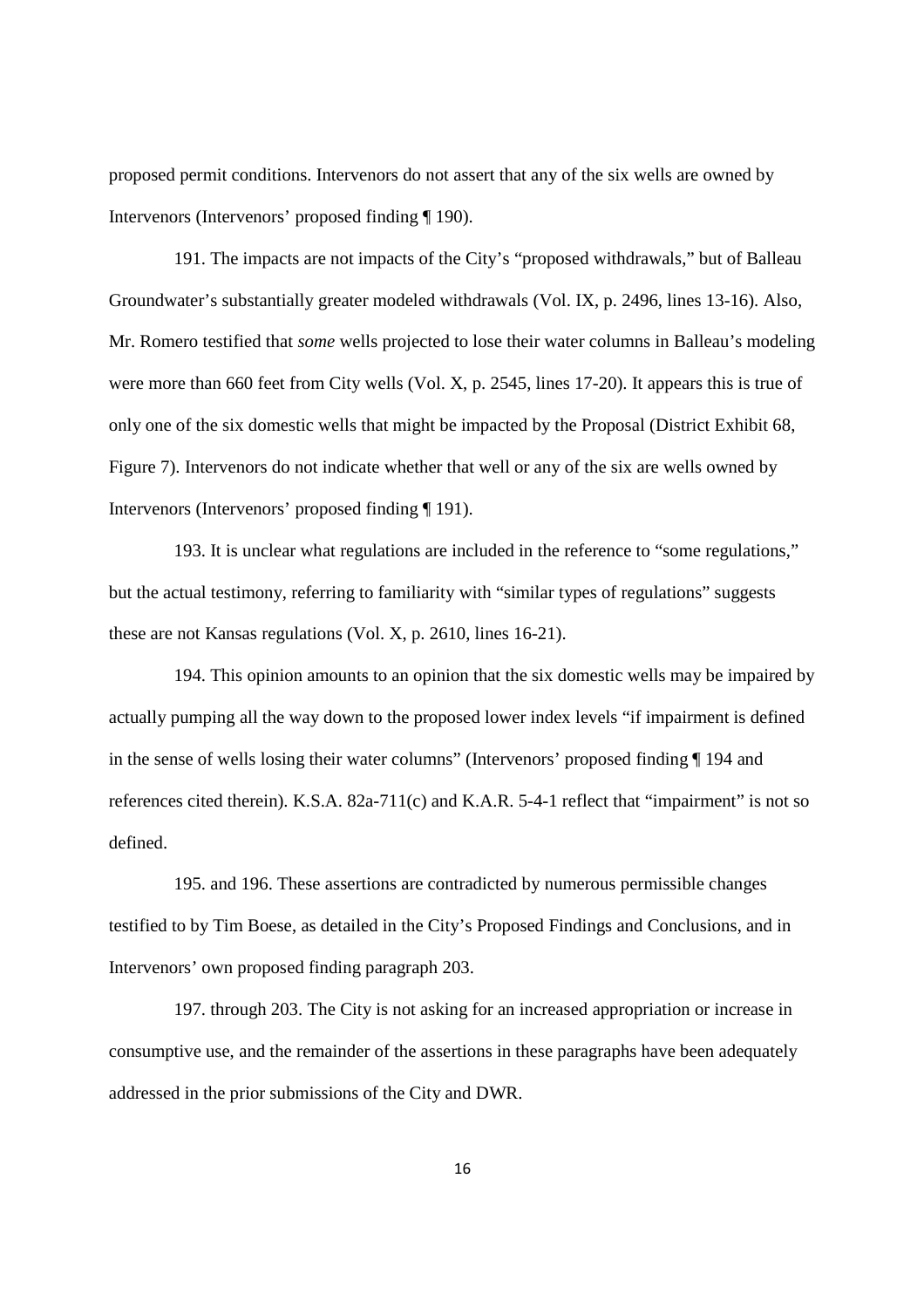206. The cited testimony relates to Mr. Basore and his individual water sources.

207. Mr. Holle individually may have had an application denied. Foundation for any assertion that applicants in the well field have generally been denied due to safe yield since 1980 is lacking (Intervenors' proposed finding ¶ 207 and references cited therein).

208. to 214. Largely redundant and already addressed.

215. The assertion is mistaken, as the rate of accrual of all recharge credits could not exceed the constructed physical diversion capacity of the ASR system including direct surface water diversions and future bank storage wells, and will be limited to the rate and quantity authorized by Water Right No. 46627 (Proposal, City Exhibit 1, p. 3-6, Section 3.4, proposed condition 2). AMCs only allow the City to obtain the same credits it could obtain under its existing permits, but without pumping a hole in the aquifer to create capacity for physical recharge (Vol. V, p. 1288, line 12 through p. 1289, line 2).

216. This abstract complaint as to storage under the land of others would exist with recharge credits under the current permits, as AMCs only allow the City to obtain the same credits it could obtain under its existing permits, but without pumping a hole in the aquifer to create capacity for physical recharge (Vol. V, p. 1288, line 12 through p. 1289, line 2).

217. through 220. As covered in the City's Proposed Findings and Conclusions, testifying Intervenors are facing existing quality issues, which will not be impacted by AMCs, and the potential impact of infrequently recovering credits below the 1993 index levels is likely to be less than the impact of maintaining the aquifer at 1998 levels for a period of years to facilitate physical recharge. In Intervenors' proposed finding paragraph 220, they note Mr. Basore testified he does not understand the potential impacts of the Proposal (Vol. XII, p. 3273, lines 6-9).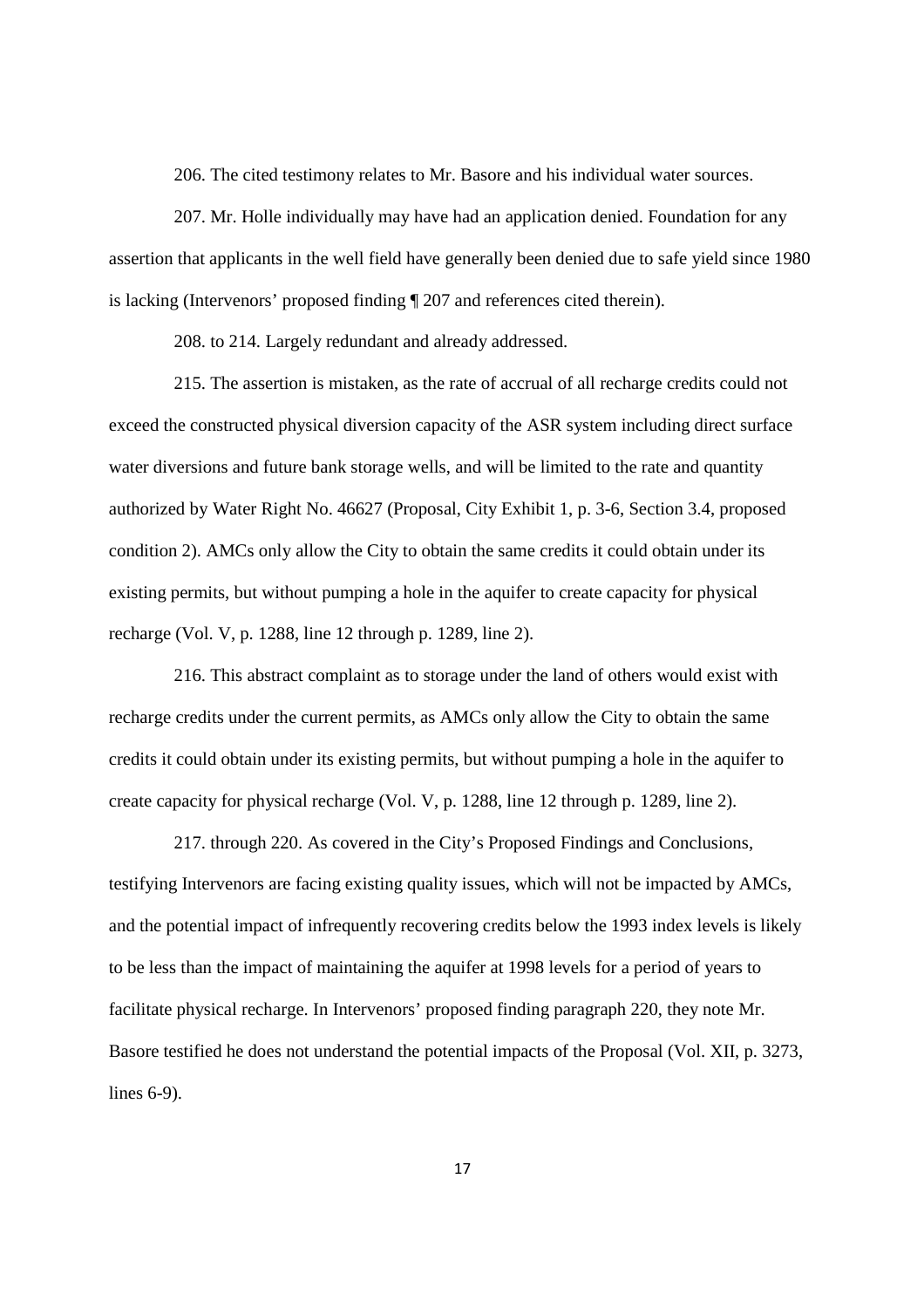221. The Balleau Groundwater modeling results reflect that six (6) domestic wells may be impacted by pumping all the way to the proposed lower limits (District Exhibit 68, p. 12 of 16, lines 353-354, and Figure 7). The Balleau Groundwater report did not speak to whether any of these wells fully penetrate the aquifer, or whether any of them are owned by Intervenors (District Exhibit 68). Data developed on saturated thickness suggests it would be possible to extend wells that may be impacted (Vol. IV, pp. 1000-1002).

231. In the cited testimony, Mr. Basore testified to his opinion that the hypothetical reduction of water supply suggested by Intervenors' counsel would impact everyone in the area, but he did not testify that the hypothetical harms would occur (Vol. XII, p. 3315, line 24, through p. 3317, line 16). Additionally, Intervenors have no standing to raise hypothetical harms to the interests of others.

232. In the actual testimony referred to, Mr. Romero "anticipated" recovery would take tens of years, but admitted that he hadn't modeled it and didn't quantify it, so he did not know. It was simply a guess, unsupported by modeling or actual knowledge (Vol. X, 2643, lines 14-20).

234. Yes. The City's Proposed Findings and Conclusions make this same point, that the City's modeling is based on the pumping actually projected in the City's Proposal, as opposed to simply pumping all quantities that could be pumped under the modified permit conditions (Intervenors' proposed finding ¶ 234). For this very reason, the City's modeling results are more probative of likely impacts than the Balleau Groundwater modeling.

238. To complete and repair the statement made in the paragaph, the City's MODSIM modeling was not reviewed *by Mr. Romero*. (The reference to the Record is also incorrect, and should be Vol. X, p. 2638, line 12).

239. The language Intervenors cite from the USGS report is ambiguous, and likely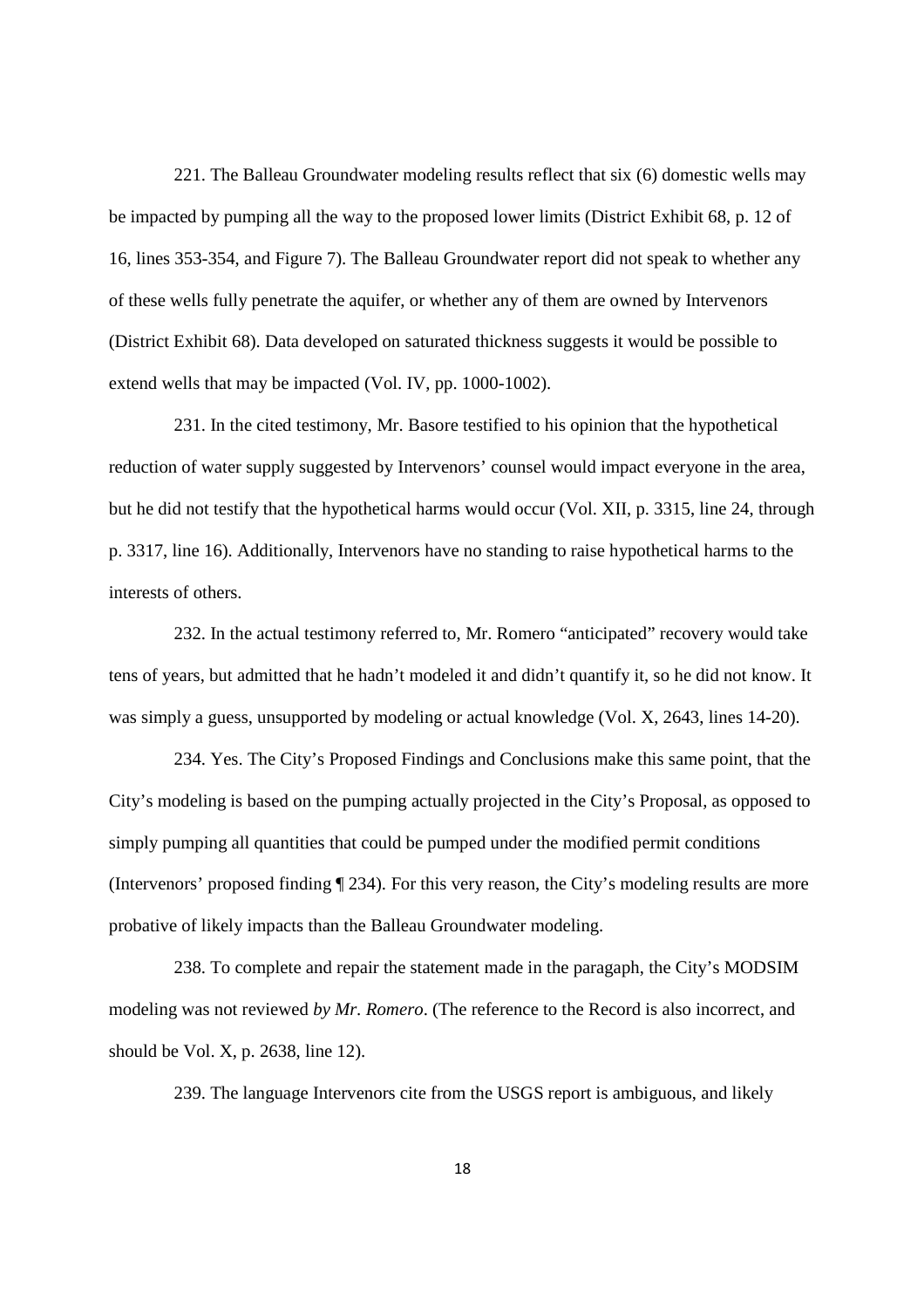signifies that the model cannot be used to simulate the drawdown attributable to the operation of a single well. This is supported by the testimony of Mr. Romero, who essentially ran the model just as Burns and McDonnell did, but with the addition of information on the depth of individual wells in each grid square (Vol. X, p. 2583, line 3, through p. 2585, line 25). Intervenors acknowledge in their next paragraph that the model limitations do not prevent evaluating pumping wells in the 400 x 400 foot cells (Intervenors' proposed finding ¶ 240).

242. through 246. Mr. Austin did not identify any other model that would be better for assessing potential for impairment (Vol. XII, p. 3149, lines 4-12). Although he later suggested use of "a more specific model," he did not indicate whether such existed or what model it might be, other than it was "not necessarily MODFLOW" (Vol. X, p. 3195, lines 6-11). All of his observations on seasonal irrigation and cones of depression during agricultural pumping were uninformed by modeling, because he did not do any modeling (Vol. X, p. 3106, lines 11-19).

247. through 251. Use of the 1998 levels is related to comparison of plant capacity and historical water levels by which the City determined water levels would have to be reduced to 1998 levels to accommodate 30 MGD of recharge (Proposal, City Exhibit 1, p. 2-11, Section 2.4.2; Vol. I, p. 159, lines 14-20). Because the City could not assume AMCs would be approved, the Burns and McDonnell simulation assumed existing permit conditions, and so used water levels reduced to 1998 levels to allow accumulation of credits by physical recharge (Proposal, p. 2-11, Section 2.4.2). The Balleau Groundwater modeling also assumed 1998 water levels as starting levels (Vol. IX, p. 2497, line 22 through p. 2498, line 4). If the modeling were redone starting with the aquifer 100% full (i.e., if we were to assume AMCs were approved), the existing minimum index levels would not be affected as soon (Vol. IV, p. 944, lines 2-16).

252. To the extent Intervenors complain of the City modeling not showing impacts on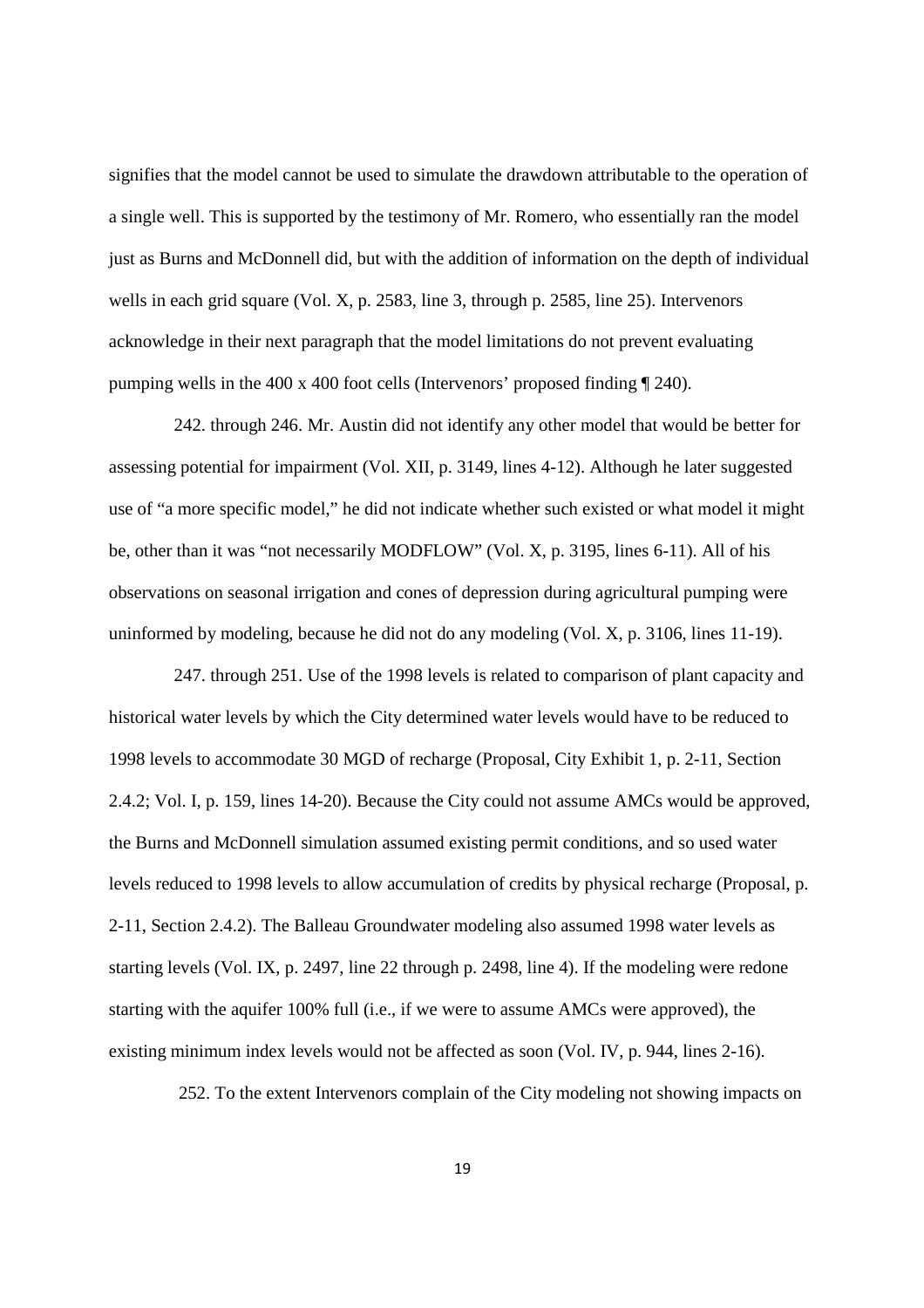individual wells, this was subsequently addressed by the Balleau Groundwater modeling, in a modeled scenario where all possible City pumping occurred (District Exhibit 68).

253. and 254. Intervenors do not explain how the City would ever possibly assess the practical saturated thickness of every individual well in the aquifer, as well as that of every potential alternative site to which each well might be relocated. If applicants were required to produce this level of information to show that a proposed use would not impair other users, no permits would ever be approved.

255. To the extent Intervenors had this concern, it has been addressed by the Balleau Groundwater modeling (District Exhibit 68).

256. The City cannot give a blanket commitment to "maintain the aquifer full" because it does not control the conduct of other rights holders, such as the irrigators who increased their usage in the drought of 2011-2012 (Vol. I. p. 147, lines 7-11).

257. Under the proposed permit conditions, the City would be obligated to use source water for physical recharge rather than AMCs if the capacity for physical recharge is present (Proposal, City Exhibit 1, p. 3-6, Section 3.4, proposed condition 1). The City would not have a reason to randomly pump a hole in the aquifer, and if it did, it would then have to devote available source water to physical recharge.

258. Collaborative discussions concerning the preparation of the Proposal consumed many months, and the Proposal itself has been stalled in protracted litigation for several years, may continue to be so for many more years, and may perhaps never be approved. Accordingly, the only way for the City to be sure it is on the way to positioning ASR for production of credits is to deplete the aquifer to 1998 levels. There is no other way to obtain credits under existing permit conditions (Vol. 1, p. 158, line 23 through P. 159, line 7).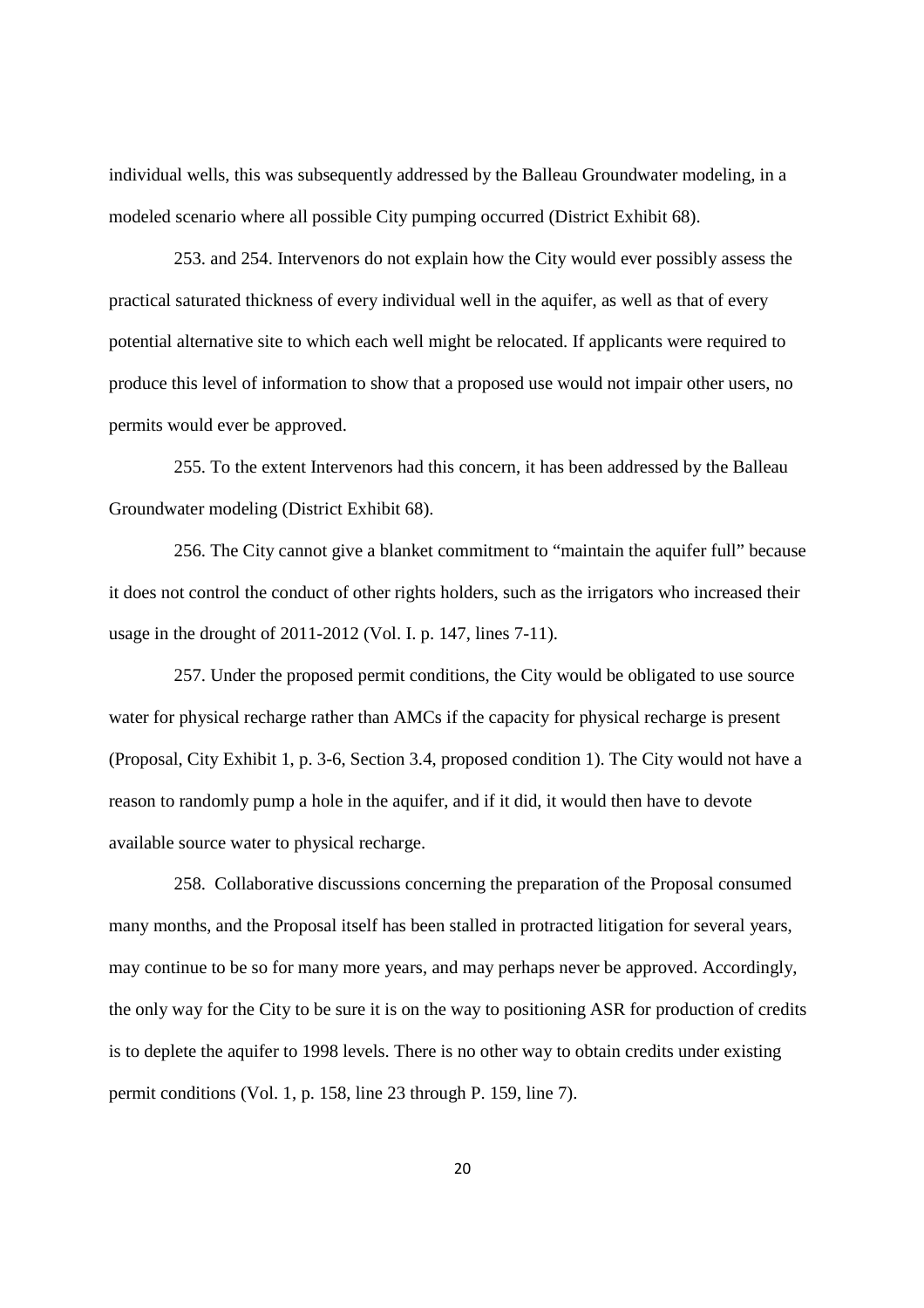259. So long as there is not capacity for physical recharge, there is nothing conceptually wrong with the City using source water to generate AMCs while simultaneously continuing to use some portion of its native rights in the aquifer. There is no rational basis for an expectation that the City would give up all use of its native rights in the aquifer as a condition of accruing AMCs. If there is physical capacity for recharge, the City will use available source water for recharge (Proposal, City Exhibit 1, p. 3-6, Section 3.4, proposed condition 1).

260. The City can draw the aquifer down below 1993 levels now, using its native rights, because the 1993 index levels only limit the recovery of recharge credits (Vol. III, p. 539, lines 13-15).

261. The regulation has a facial exception for deviations from population trends (Vol. V, p. 1365, lines 4-6) and only applies to new applications (Vol. V, p. 1365, lines 12-25) and some municipalities have projected out further than 20 years (Vol. V, p. 1366, lines 7-11).

262. There is an annual restriction of 19,000 AF (Vol. VII, p. 1667, lines 19-24). The Balleau Groundwater modeling confirms the probability of stranded credits (Vol. IX, p. 2504, lines 6-14).

263. The 1% exceedance probability suggests the event will be infrequent. The 120,000 AF cap on accumulation of credits is a feature that does not exist in the original permits (Vol. 1, p. 158, lines 18-22).

### Intervenors' Proposed Conclusions

The City incorporates the analysis from its Proposed Findings and Conclusions and DWR's post-hearing brief as opposition to all contrary conclusions proposed by Intervenors, not all of which can be addressed, due to page limit considerations. Additionally (again by reference paragraph):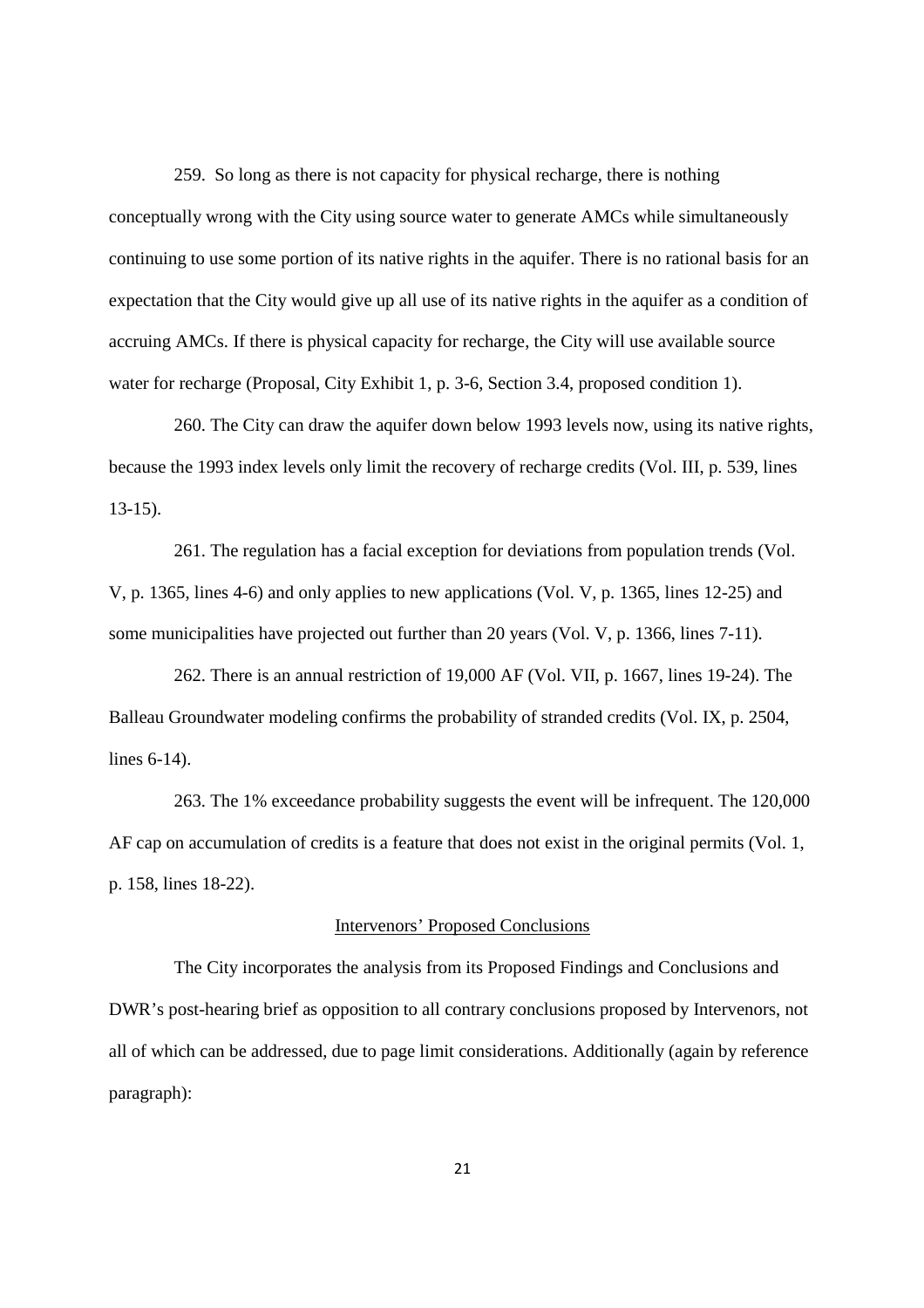2. The KWAA does not appear to speak to the method of accumulating credits.

3. AMCs meet this definition.

15. This misstates the Proposal because the City does not seek, and does not support, credits for the mere non-use of water.

18. *Garetson Brothers v. American Warrior, Inc.*, 56 Kan.App.2d 623, 648-649 (2019) interpreted "impairment" for purposes of K.S.A. 82a-717a injunctive actions against actual, present impairment. Although it did not adopt and apply K.S.A. 82a-711(c) as supplying the relevant definition of "impairment" for injunctive actions, it also did not install its alternative definition in K.S.A. 82a-711(c) for purposes of determining whether a proposed use impairs existing rights. By the terms of K.S.A. 82a-711(a), K.S.A. 82a-711 is still the statute that applies to evaluation of proposed uses, and K.S.A.  $82a-711(c)$  continues to provide the relevant definition of "impairment" when evaluating proposed uses.

19. Assuming Intervenors mean to reference K.S.A. 82a-717a(b)(1), they have not made any attempt to follow the applicable procedure to seek relief under such section.

20. through 23. Further, as to AMCs, Intervenors' own proposed findings (paragraphs 125 and 126) reflect Intervenors' understanding that if the lower index limits are not revised, the 1993 index levels will prevent any impairment by recovery of recharge credits.

24. and 25. Further, as to modification of the lower index levels, the Balleau Groundwater modeling, premised on use considerably beyond that actually projected by the City, shows potential impact on only six (6) domestic wells, none of which have been shown to fully penetrate the aquifer as contemplated by K.A.R. 5-4-1, and none of which have been shown to be wells owned by Intervenors.

27. The Intervenors' own proposed findings cite the hydrological link between the Little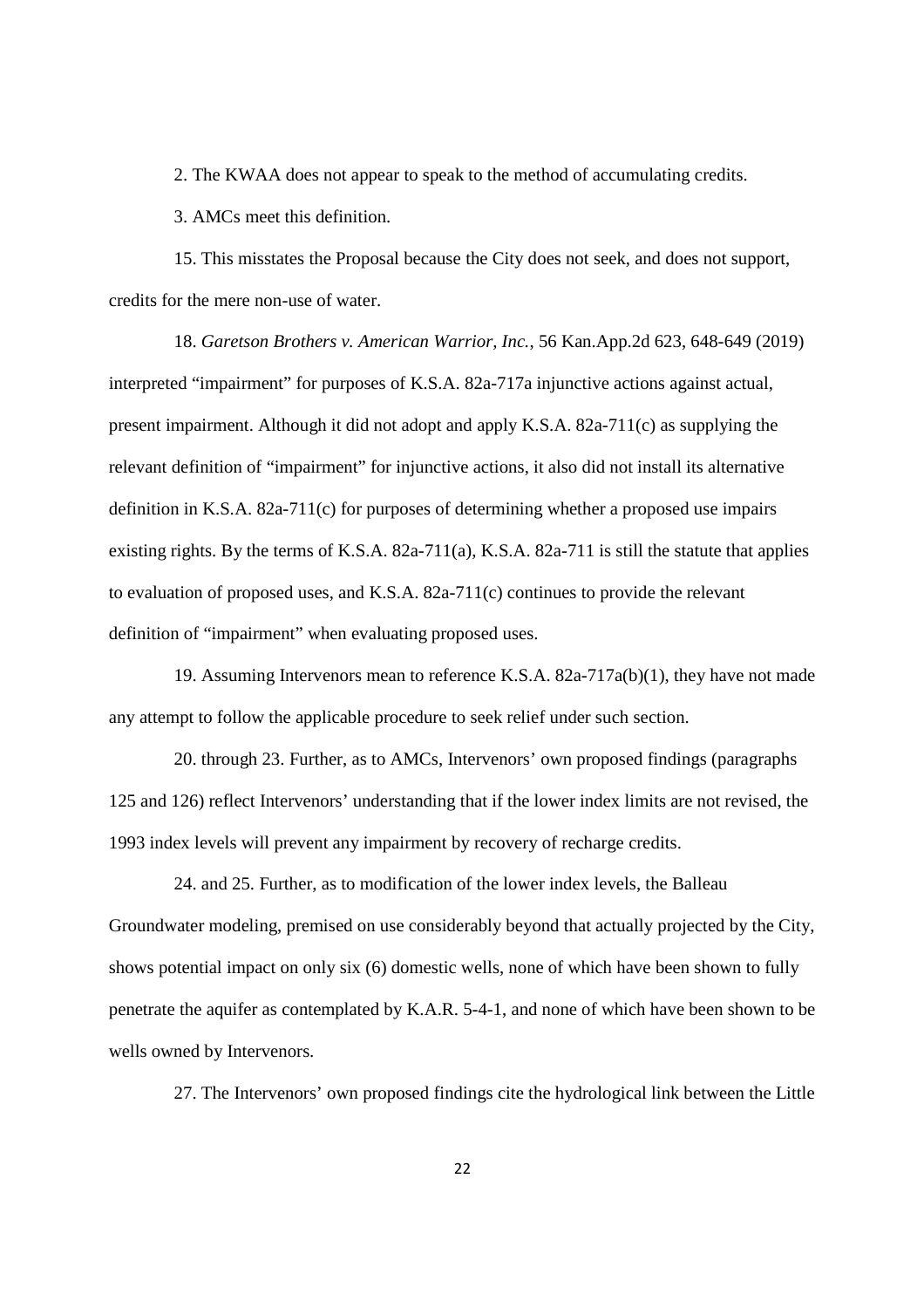Arkansas River and the Equus Beds Aquifer (Intervenors' proposed finding ¶ 164), and the AMCs represent the water left in storage in the aquifer as a result of the use of source water from the river, which is the same water that would be injected for physical recharge credits if there were space in the aquifer to do that.

28. AMCs have the same impact on the aquifer as if water was withdrawn and replaced with river water for a physical recharge credit. If the effect of physical recharge credits is neutral (which Intervenors acknowledge) the impact of AMCs must also be neutral.

31. through 34. Any potential adverse impact on minimum desirable streamflow will be infrequent, and DWR did in fact consider the issue, concluding that in most periods, the Proposal will have a favorable impact on streamflow by keeping water levels in the aquifer high.

34. through 40. It is impossible for AMCs to adversely affect safe yield, as they are simply a mechanism for the City to accrue the same credits it could accrue under existing permits, but without pumping a hole in the aquifer to create capacity for recharge.

41. through 45. AMCs cannot cause any deterioration in water quality. Water quality issues associated with revised lower index levels will be infrequent, and likely of lesser magnitude than the water quality issues that would result from maintaining the aquifer at 1998 levels for a long period of years. The Intervenors who testified about water quality concerns appear to have such issues with or without the permit revisions. The revisions will not apply to ASR Phase I facilities, as to which, the City will continue to recover only physical recharge credits, with water levels above the 1993 index levels.

46. through 48. The City has amply demonstrated that the proposed revisions are in the public interest.

49. through 58. As to the place of use argument, the City is allowed under current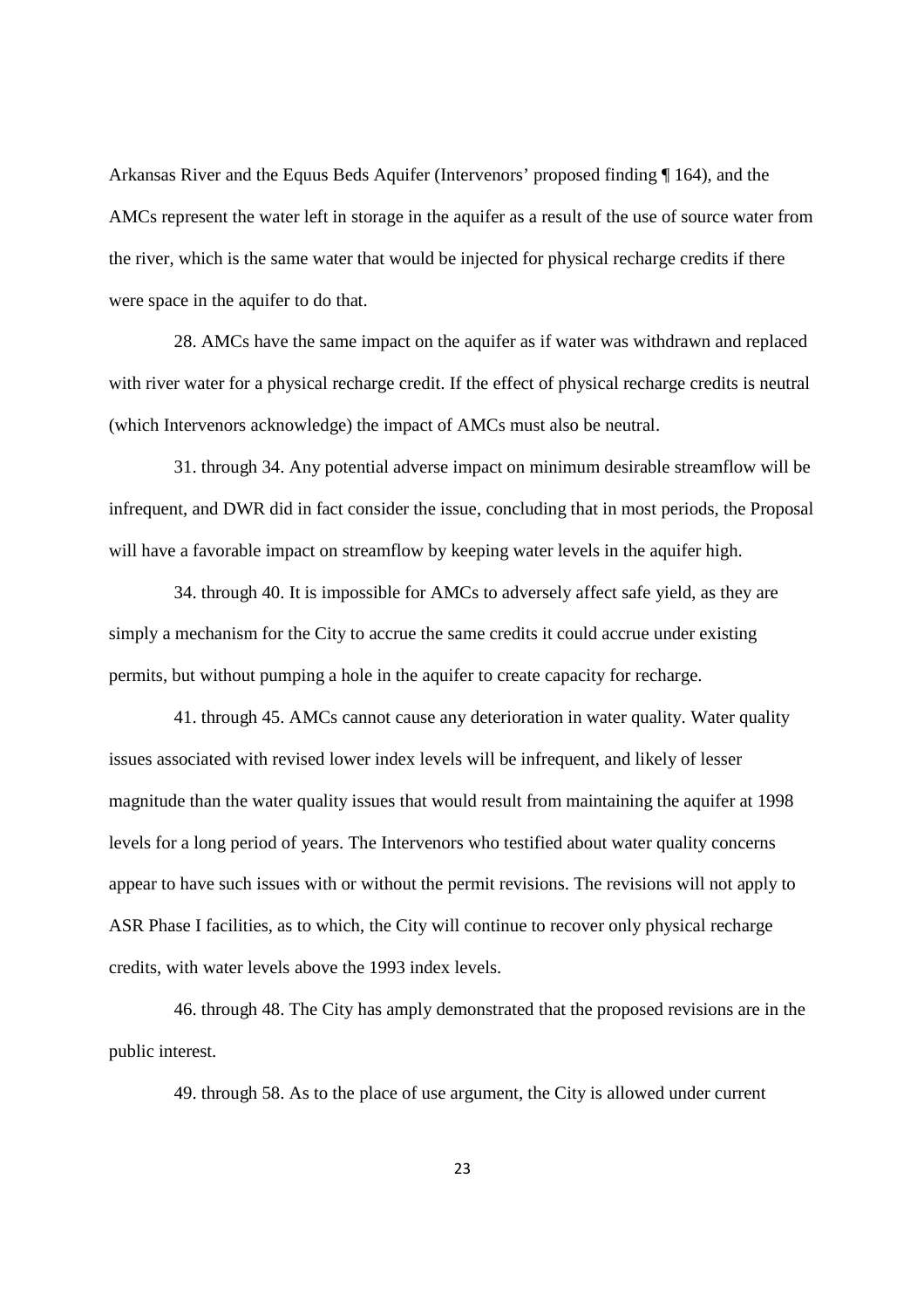permit conditions to inject water for physical recharge below the 1993 index levels, which only impact recovery of credits. Accordingly, revising the lower index levels is not expanding the area available for storage and cannot possibly be a change in the place of use. The remainder of the arguments in these paragraphs have been refuted in DWR's post-hearing brief.

59. through 71. Intervenors' arguments in these paragraphs miscomprehend the *Clawson* case, as demonstrated in the City's Proposed Findings and Conclusions, and have also been refuted in DWR's post-hearing brief.

72. and 73. Given that storage is expressly contemplated in regulations Intervenors themselves have cited repeatedly, the contention that storage is not a permitted beneficial use is untenable. Storage and drought supply are both legitimate municipal uses.

74. The City is not asking for a guaranteed supply of water during a 1% drought. The City is asking for more leeway to recover credits it has taken steps to create, rather than losing access to those credits when it most needs them.

75. Storing water in time of surplus in order to use it in a time of need is a commonsense activity and is part of the public benefit that ASR was always intended to further. This is why the existing permits provide for physical recharge credits, and why they should provide for AMCs as well.

76. The 120,000 AF cap is not an "appropriation," but a cap on credits the City would be allowed to accrue by causing water to be stored in the aquifer through physical recharge and AMCs. The City only obtains credits by taking the steps necessary to generate them. There is no cap on physical recharge credits under the existing permits.

77. The characterization of the City's needs as "speculative" has been refuted in DWR's post-hearing brief. Balleau Groundwater's modeling also confirms the validity of the concern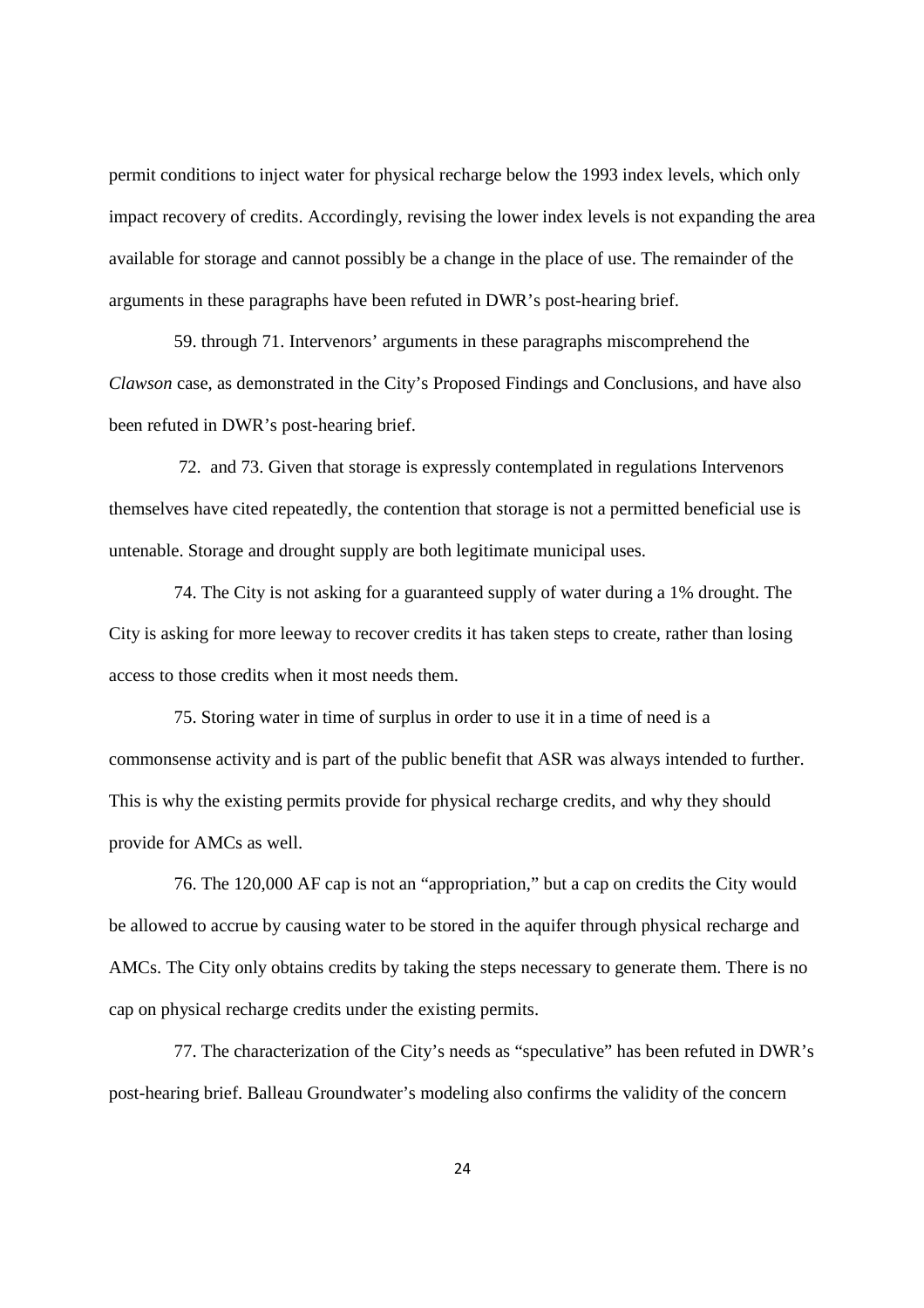with stranded credits.

78. through 81. The regulation cited in Intervenors' paragraph 78 is applicable to new permit applications. The likely intent of the regulation is to make sure that if multiple operators of ASR facilities are active in the same recharge basin, there is a consistent method to allocate credits between them. The existing Phase I and Phase II permits each allow for subsequent changes in accounting method, and the changes proposed by the City essentially expand the accounting method to provide for AMCs. Physical recharge will continue to be accounted for as it has been, and as that is the only recharge contemplated for Phase I facilities, there is no possible conflict between the accounting procedures for Phases I and II, and so, no practical need to revise the Phase I permits to add the procedures for AMCs. The accounting procedures for AMCs are soundly based on experience with physical recharge credits, and the modeling by Burns and McDonnell shows that the results of the AMC procedures would closely track the results of the existing methodology for physical recharge credits. Intervenors' complaints as to the accounting procedures for AMCs have been addressed in greater detail in DWR's posthearing brief.

82. through 111. DWR's post-hearing brief addressed these various "taking" claims to a considerable degree. Intervenors' understanding of the character of water rights, and particularly, rights in an over-appropriated aquifer cannot be correct. If they were, the very fact that the aquifer is over-appropriated would signify that the state has engaged in unconstitutional takings, some of them perhaps benefitting the Intervenors. Under Intervenors' view that overappropriation forecloses later rights, the statute allowing new domestic wells in the aquifer would be an unconstitutional taking. Further (as Joe Pajor pointed out in his testimony) the argument would leave no room for physical recharge credits, given that every gallon in the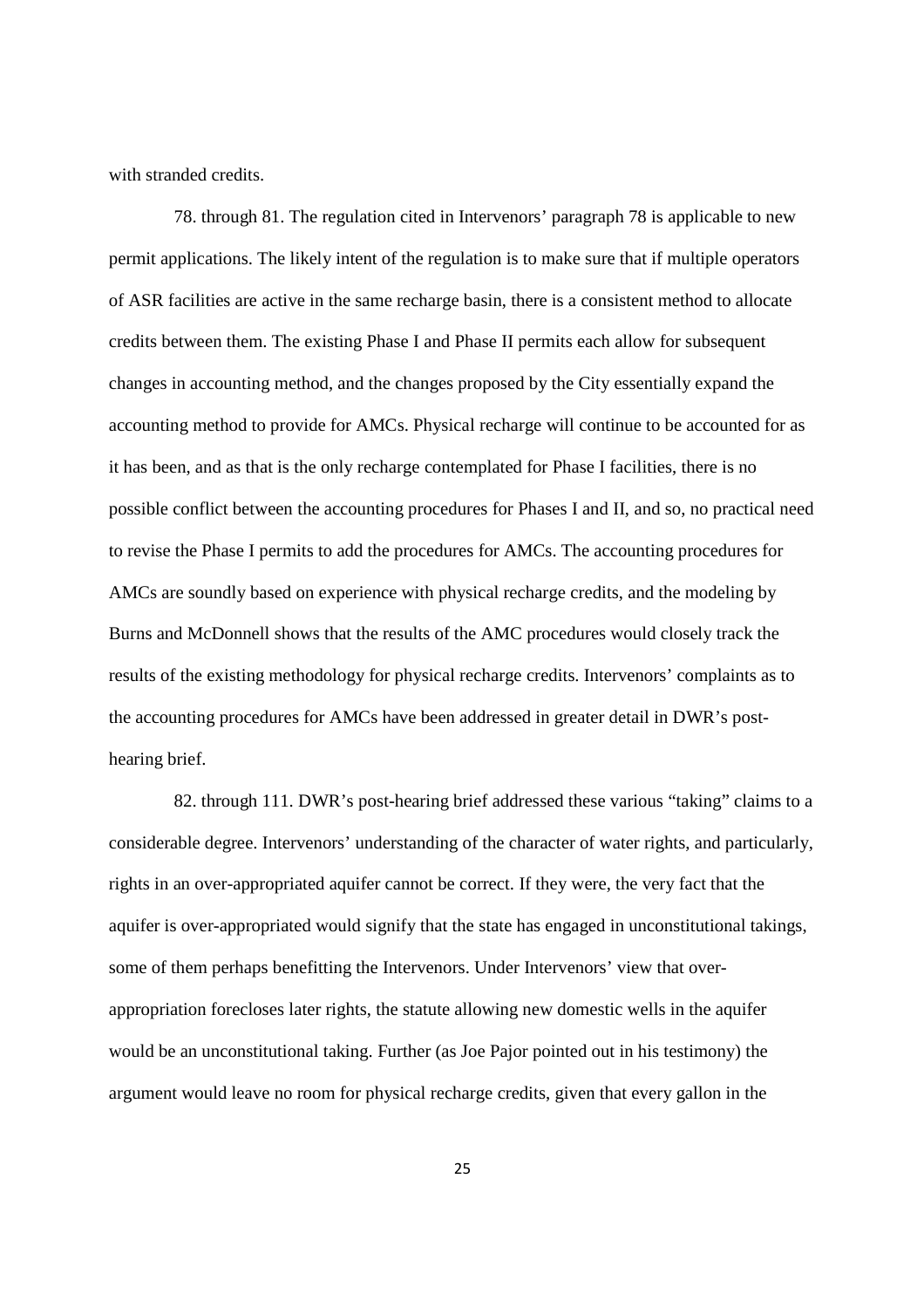aquifer is "spoken for" by someone under existing appropriations. One Intervenor actually testified that because of this, rights holders with appropriations permitted before ASR should be able to use physical recharge credits before the City can (Vol. XIII, p. 3440, lines 2-9).

The Proposal is not seeking to modify any of the permits held by Intervenors. Not a word or a letter will change in any of those permits as a result of the City's Proposal. Although Intervenors worry about imagined harms, it is impossible for AMCs to cause any harm, because the AMCs are simply a mechanism for the City to do what it already could do under its existing permits by depleting the aquifer to 1998 levels and maintaining it at those levels to accrue physical recharge credits. The whole point of the AMCs is to provide a path for the City to achieve the same credits without having to reduce the aquifer to 1998 levels. It is a mechanism to prevent adverse impacts, not to cause them. Intervenors' own proposed findings recognize that if the 1993 index levels are not adjusted, recovery of recharge credits will not cause any impairments (Intervenors' proposed finding ¶¶ 125 and 126). It is a conclusion already reached when Phase I was approved, and a conclusion which Intervenors' proposed findings acknowledge, and it is not (and cannot be) any different for AMCs than for physical credits.

Further, in the event that both the AMCs and the adjusted lower index levels are approved, the Balleau Groundwater modeling, based on pumping every gallon that could be pumped, for eight years, shows that the impact would be a potential supply issue for six domestic wells, and additional drawdown amounting to 1-2 feet in the shallow part of the aquifer and 5 feet in the deeper portion. Intervenors' imagined parade of horribles simply is not real.

Intervenors imagine they will lose something because the aquifer is fully appropriated (Intervenors' proposed conclusion ¶¶ 88 and 96). They imagine they will be losing some "contract" right they imagine they have in the Phase I and Phase II MOUs between the City and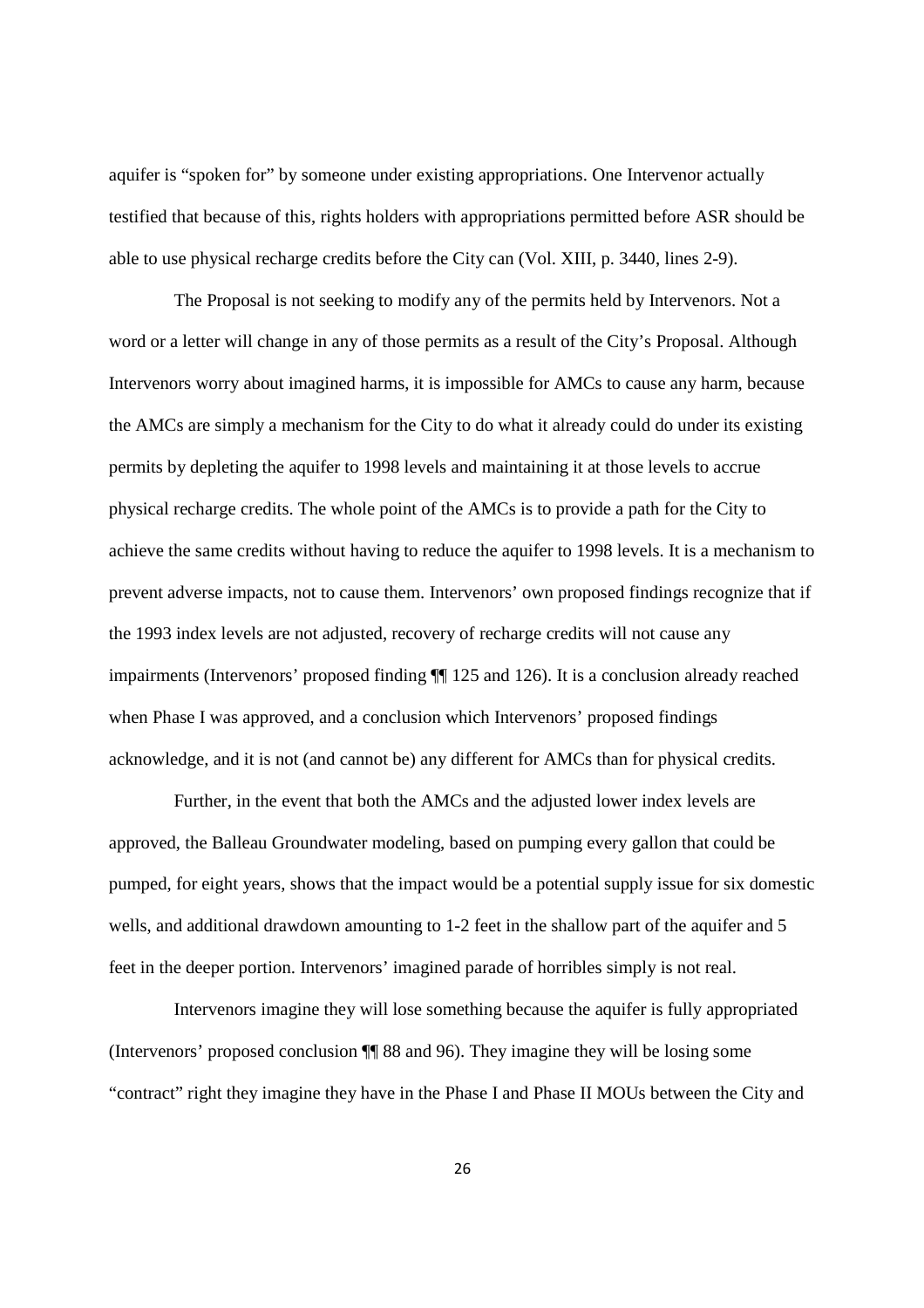the District (Intervenors' proposed conclusion ¶ 89). They assume they are losing some imagined "right to exclude" (Intervenors' proposed conclusion ¶¶ 90 and 94). They imagine they are somehow losing the ability to make any beneficial use of their property (Intervenors' proposed conclusion ¶¶ 92 and 93). Although the City can inject source water below the 1993 levels under its existing permits, Intervenors imagine that adjusting the lower index levels is somehow increasing the City's ability to do this on an expanded basis, allegedly violating the property rights of the owners above (Intervenors' proposed conclusion ¶ 97). Despite paragraphs in their own proposed findings that require a contrary conclusion, Intervenors imagine that AMCs will somehow or another deprive them of the right to withdraw water under their permits (Intervenors' proposed conclusion ¶ 98). Intervenors assume (without any supporting evidence) that there will be extensive damages from the imagined loss of access to quality water (Intervenors' proposed conclusion ¶ 103).

However, none of those things are real (and notably, Intervenors have filed no inverse condemnation action against the state to assert their "taking" claims). On the facts of the actual record developed over the course of the hearing process, there is not a basis in fact or in law for the contentions Intervenors maintain. Their own exhibits and experts have shown that even if both facets of the Proposal are approved, and if the City then for some reason reduces the aquifer to 1998 levels (the starting levels modeled by Balleau Groundwater) anyway, and accumulates the maximum possible credits, and then pumps every possible gallon under the revised permits, that pumping could cause a few hundred feet of additional chloride migration, and might require the extension of six domestic wells, five of which are within 660 feet of City wells and would be protected by proposed permit conditions.

The "economic injuries and hardships" assumed by Intervenors in support of their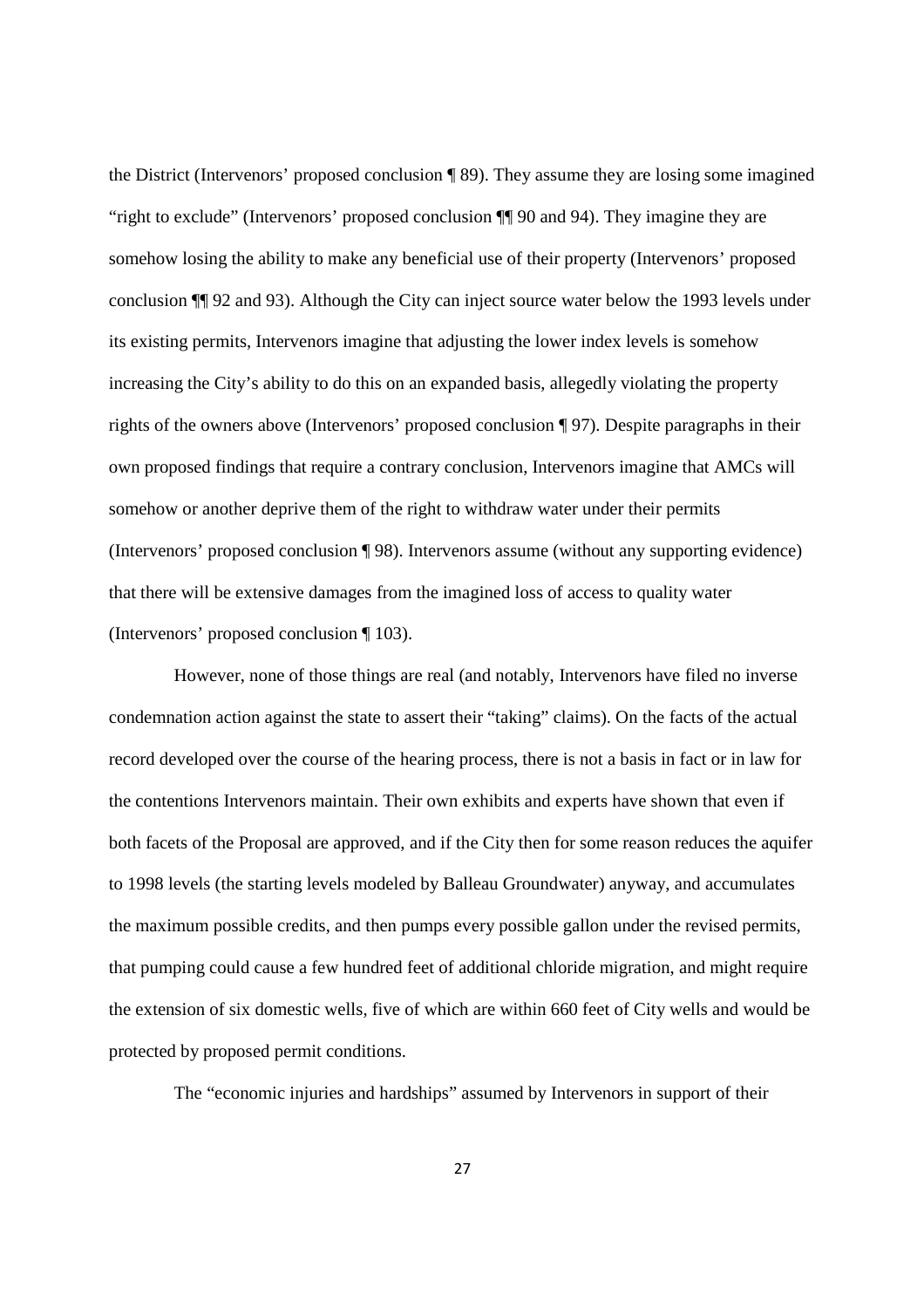"takings" arguments (Intervenors' proposed conclusion ¶ 111) are not supported by the record. The imagined deprivations of life, liberty or property (Intervenors' proposed conclusion ¶112) are not happening. The scenario the Intervenors claim still needs to be modeled, "where the City pumps the full quantity of water allowed by the AMCs" (Intervenors' proposed conclusion ¶ 113) cannot possibly happen under the Proposal, and Intervenors' own modeling expert *showed them that* in his report concluding that, even with the revised lower limits, the City could only access an aggregate of 94,400 AF of credits if it pumped every possible gallon allowed under the modified permits (Intervenors' proposed finding, ¶ 170). It is not reasonable to demand that the City, in support of its Proposal, must fund a pointless modeling study of a scenario already shown by modeling experts not to be possible under the Proposal. The demand reflects the degree to which Intervenors' positions are not based on the evidence, and suggests that no possible quantum of evidence can be produced to allay their objections to the Proposal.

115. With respect to Intervenors' complaint that other users of the aquifer should be able to accrue credits, there is no indication DWR would not accommodate any such users who are similarly situated to the City, with similar rights to draw source water from the Little Arkansas River to recharge the aquifer, and similar treatment and injection facilities and permits that would enable them to inject the water if there were space in the aquifer to do so. Absent DWR taking an inconsistent position, to oppose a proposal by such a party for AMCs, there is no due process or equal treatment issue for analysis.

116. The City has a burden of proof in this case, which is, as Intervenors recognize, to establish requisite facts by a preponderance of the evidence. When the evidence of record is fairly and objectively considered, the City has met its burden. Many of Intervenors' criticisms have been focused on typographical errors in the proposal and on issues they considered not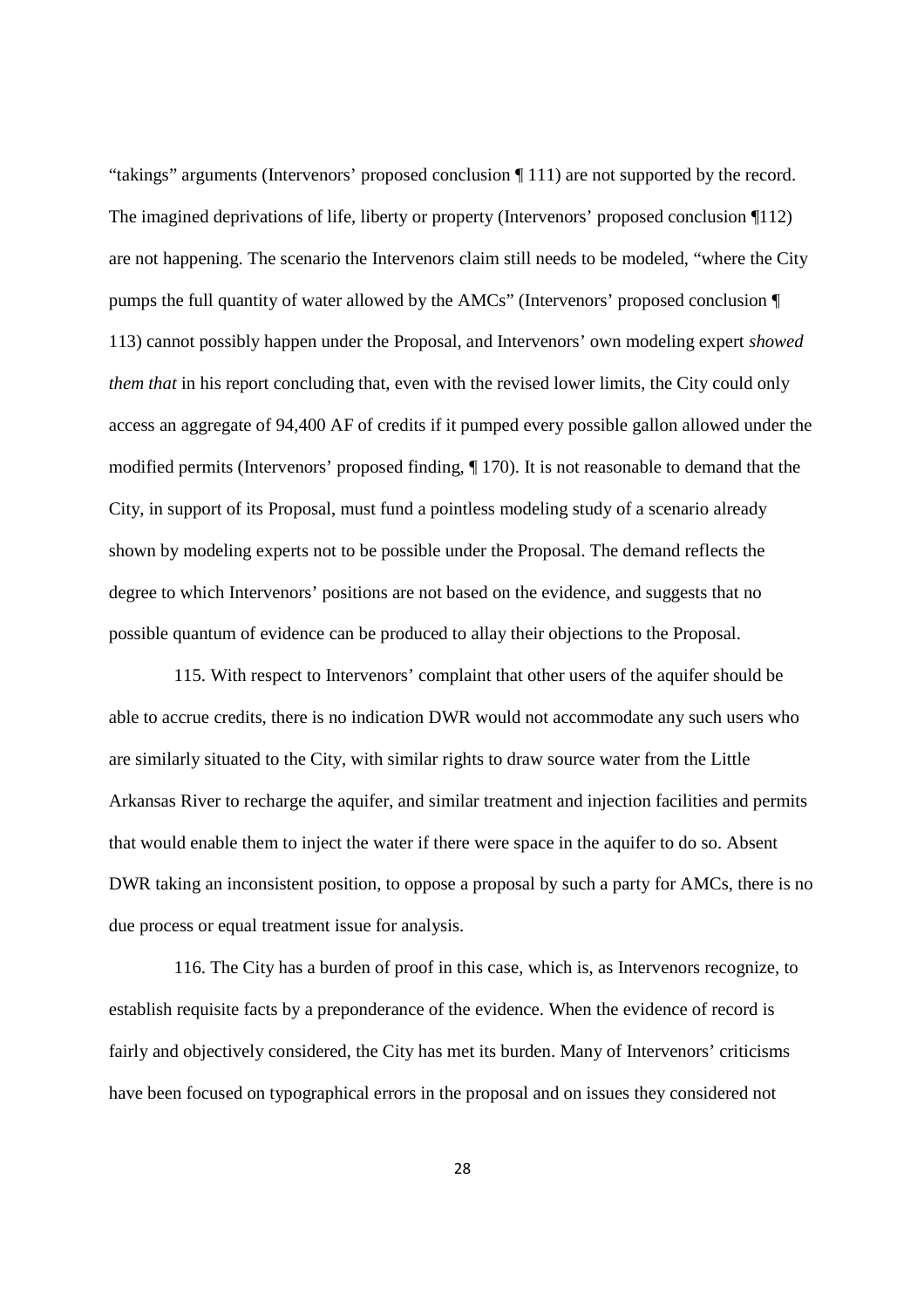sufficiently addressed within the Proposal itself. However, over the course of the hearing, typographical errors were identified and corrected in witness testimony, chloride migration studies were introduced, several witnesses addressed water quality issues, Mr. Lane Letourneau addressed the basis of DWR's staff analysis, and Mr. Dave Romero provided modeling work by Balleau Groundwater to assess potential impacts on individual wells and minimum desirable streamflow.

On the whole of the record, the Proposal and its supporting modeling, supplemented by the testimony of witnesses and the documents and additional modeling placed of record, establish that the Proposal should be approved. Both facets of the Proposal meet the requirements for ASR projects set forth in K.A.R. 5-12-1, et seq., and K.S.A. 82a708b, including that the proposed changes are reasonable, promote the public interest, relate to the same source of water supply and will not cause impairment to existing rights.

117. Intervenors incorrectly state that the Proposal encompasses no obligation to recharge the aquifer. The Proposal provides that the City would use available source water to conduct physical recharge when it is possible to do so (Proposal, City Exhibit 1, p. 3-6, Section 3.4, proposed condition 1).

118. There is no evidence to support Intervenors' assertion that other rights users are bearing burdens and costs of repurposing ASR as a drought mitigation tool. This proposed conclusion also fails to appreciate significant cost considerations of the City. City ratepayers bore substantial construction costs for the ASR facilities, and have borne and continue to bear annual maintenance costs as well. For this reason, the City needs to be able to use ASR to provide something of value to the City and its residents. It would not make financial sense to maintain ASR on standby, waiting to top up the aquifer in small quantities as local irrigators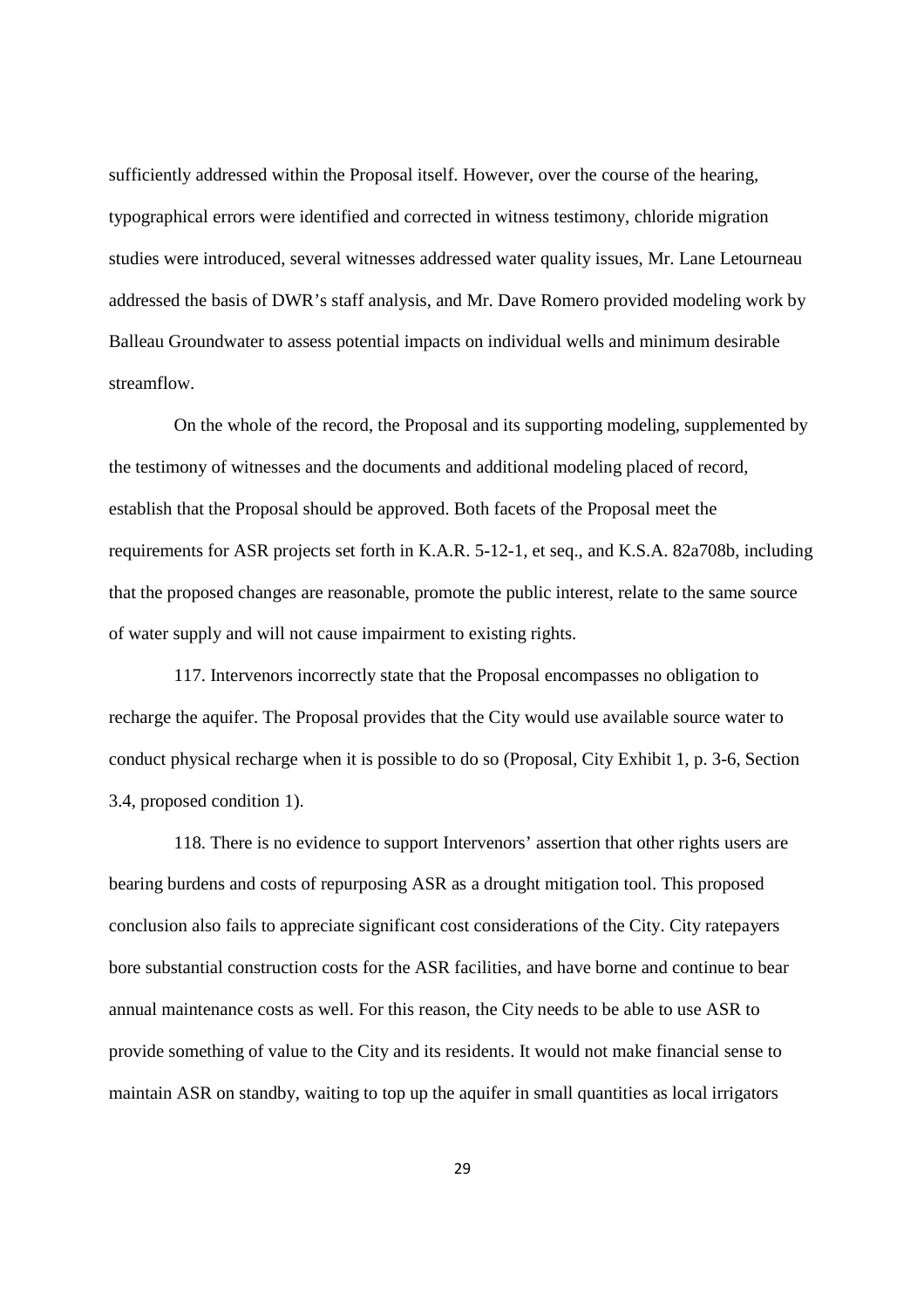deplete it, with no attendant benefit to the City. Accordingly, to the extent ASR can be repurposed as a mechanism to generate credits for drought mitigation purposes, there is a compelling case for the City to pursue that, notwithstanding that it theoretically could select other options that would leave ASR facilities standing idle.

119. City management of water resources must be adaptable to changing circumstances. ASR has done what it can do in terms of establishing a barrier to slow chloride migration. Integrated water supply analysis has shown that ASR is not needed as a source to meet regular demand, but could have value as a drought mitigation mechanism. The 2011-2012 drought, and irrigators' depletion of the aquifer in that drought, highlighted problems with the potential stranding of credits due to the existing lower index levels. High water levels in the aquifer have limited the potential for physical recharge, yet, prior to reversing its demand allocation to draw down the aquifer, the City suggested the alternatives in the Proposal. Because the Proposal is mired in litigation and its future remains uncertain, and because the need for drought planning and mitigation remains a current concern, the City has been left with the course of action by which it can generate credits under existing permit conditions.

120. This paragraph is simply a reiteration of the Intervenors' various arguments that have not been supported by the evidence at hearing. They have been adequately dealt with in the City's Proposed Findings and Conclusions, DWR's post-hearing brief, and this response.

The City's Proposal should be approved.

Respectfully submitted,

Office of the City Attorney of the City of Wichita, Kansas

By /s/ Brian K. McLeod \_\_\_\_\_\_\_\_\_\_\_\_\_\_\_\_\_ Brian K. McLeod, SC # 14026